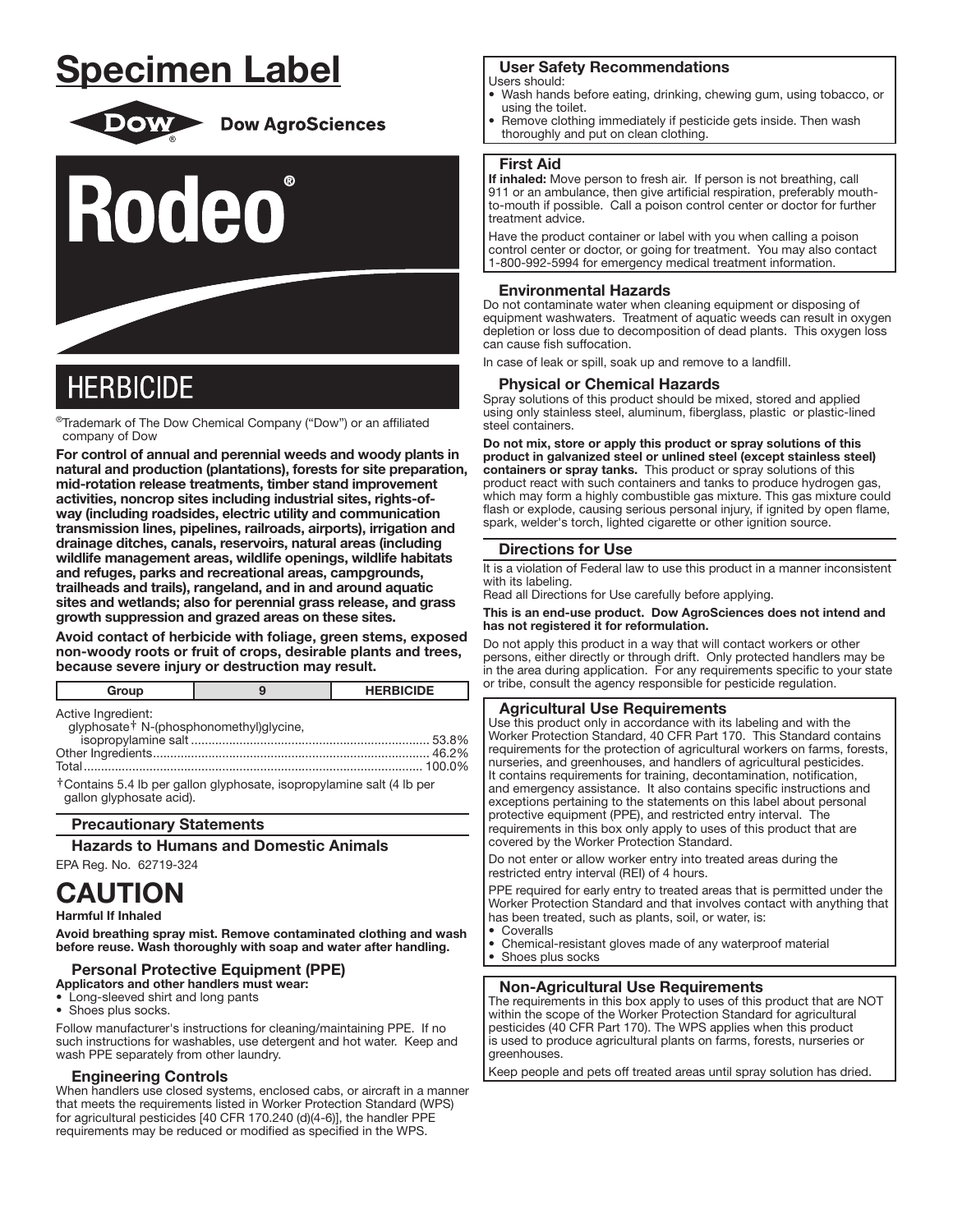# Storage and Disposal

Do not contaminate water, food, feed or seed by storage or disposal. Pesticide Storage: Store above 10°F (-12°C) to keep product from crystallizing. Crystals will settle to the bottom. If allowed to crystallize, place in a warm room 68°F (20°C) for several days to redissolve and roll or shake container or recirculate in mini-bulk containers to mix well before using.

Pesticide Disposal: Wastes resulting from use of this product that cannot be used or chemically reprocessed should be disposed of in a landfill approved for pesticide disposal or in accordance with applicable Federal, state or local procedures.

### Nonrefillable containers 5 gallons or less:

Container Handling: Nonrefillable container. Do not reuse or refill this container.

Triple rinse or pressure rinse container (or equivalent) promptly after emptying. Triple rinse as follows: Empty the remaining contents into application equipment or a mix tank and drain for 10 seconds after the flow begins to drip. Fill the container 1/4 full with water and recap. Shake for 10 seconds. Pour rinsate into application equipment or a mix tank or store rinsate for later use or disposal. Drain for 10 seconds after the flow begins to drip. Repeat this procedure two more times. Pressure rinse as follows: Empty the remaining contents into application equipment or a mix tank and continue to drain for 10 seconds after the flow begins to drip. Hold container upside down over application equipment or mix tank or collect rinsate for later use or disposal. Insert pressure rinsing nozzle in the side of the container, and rinse at about 40 psi for at least 30 seconds. Drain for 10 seconds after the flow begins to drip. Then offer for recycling if available or puncture and dispose of in a sanitary landfill, or by incineration, or by other procedures allowed by state and local authorities.

#### Refillable containers larger than 5 gallons:

Container Handling: Refillable container. Refill this container with pesticide only. Do not reuse this container for any other purpose. Cleaning the container before final disposal is the responsibility of the person disposing of the container. Cleaning before refilling is the responsibility of the refiller. To clean the container before final disposal, empty the remaining contents from this container into application equipment or a mix tank. Fill the container about 10% full with water and, if possible, spray all sides while adding water. If practical, agitate vigorously or recirculate water with the pump for two minutes. Pour or pump rinsate into application equipment or rinsate collection system. Repeat this rinsing procedure two more times. Then offer for recycling if available, or puncture and dispose of in a sanitary landfill, or by incineration, or by other procedures allowed by state and local authorities.

#### Nonrefillable containers 5 gallons or larger:

Container Handling: Nonrefillable container. Do not reuse or refill this container.

Triple rinse or pressure rinse container (or equivalent) promptly after emptying. Triple rinse as follows: Empty the remaining contents into application equipment or a mix tank. Fill the container 1/4 full with water. Replace and tighten closures. Tip container on its side and roll it back and forth, ensuring at least one complete revolution, for 30 seconds. Stand the container on its end and tip it back and forth several times. Turn the container over onto its other end and tip it back and forth several times. Empty the rinsate into application equipment or a mix tank or store rinsate for later use or disposal. Repeat this procedure two more times. Pressure rinse as follows: Empty the remaining contents into application equipment or a mix tank and continue to drain for 10 seconds after the flow begins to drip. Hold container upside down over application equipment or mix tank or collect rinsate for later use or disposal. Insert pressure rinsing nozzle in the side of the container, and rinse at about 40 psi for at least 30 seconds. Drain for 10 seconds after the flow begins to drip. Then offer for recycling if available, or puncture and dispose of in a sanitary landfill, or by incineration, or by other procedures allowed by state and local authorities. ļ

# Product Information

This product is a broad spectrum, systemic, postemergent herbicide with no soil residual activity. It is intended for control of annual and perennial weeds and woody plants and brush. It is formulated as a water soluble liquid.

Time to Symptoms: The active ingredient in this product moves through the plant from the point of foliage contact to and into the root system. Visible effects are a gradual wilting and yellowing of the plant that advances to complete browning of above ground growth and deterioration of underground plant parts. Visible effects on most annual weeds occur within two to four days, but on most perennial weeds visible effects may not occur for seven days or more. Extremely cool or cloudy weather

following treatment may slow the activity of this product and delay development of visual symptoms.

Stage of Weeds: Annual weeds are easiest to control when they are small. Best control of most perennial weeds is obtained when treatment is made at late growth stages approaching maturity. Refer to the annual, perennial and woody brush and trees rate tables for specific weeds. Always use the higher rate within the rate range for heavy or dense weed growth or when weeds are growing in an undisturbed (noncultivated) area. When treating weeds with disease or insect damage, weeds heavily covered with dust, or weeds under poor growing conditions, reduced weed control may result.

Cultural Considerations: Reduced control may result when applications are made to annual or perennial weeds that have been mowed, grazed, or cut, and have not been allowed to regrow to the specified stage for treatment.

Rainfastness: Heavy rainfall soon after application may wash off this product from the foliage and a repeat application may be required for adequate control.

Spray Coverage: For best results, spray coverage should be uniform and complete.

Mode of Action: The active ingredient in this product inhibits an enzyme. This enzyme is found only in plants and microorganisms that are essential to forming specific amino acids.

No Soil Activity: Weeds must be emerged at the time of application to be controlled by this product. Weeds germinating from seed after application will not be controlled. Unemerged plants arising from unattached underground rhizomes or rootstocks of perennials will not be affected by the herbicide and will continue to grow.

Biological Degradation: Degradation of this product is primarily a biological process carried out by soil microbes.

Maximum Application Rates: The maximum application rates specified in this label are given in units of volume, either fluid ounces, pints or quarts, of this product per acre. The maximum allowed application rates apply to this product combined with the use of any and all other glyphosate- or sulfosate-containing herbicides, either applied separately or in a tank mix, on the basis of total pounds of glyphosate (acid equivalents) per acre. If more than one glyphosate- or sulfosatecontaining product is applied to the same site within the same year, ensure that the total of pounds acid equivalent glyphosate does not exceed the maximum allowed.

Do not apply more than 8 quarts of this product (8 lb glyphosate acid) per acre per year for all use sites listed on this label.

IMPORTANT: When using this product, unless otherwise specified, mix with a surfactant, such as a nonionic surfactant containing 80% or greater active ingredient. For conifer release (pine release) use only surfactants that are approved for conifer release and specified on the surfactant label as safe for use in conifer release (pine release). Use of this product without surfactant will result in reduced herbicide performance. Ammonium sulfate, drift control additives, or dyes and colorants may be used. See Mixing Directions and the surfactant manufacturer's label for more information.

Grazing Restrictions: This product may be used to treat undesirable vegetation in utility rights-of-way that pass through pastures, rangeland, and forestry sites that are being grazed. For tank mix applications, comply with all restrictions appearing on the tank mix product label.

Except for lactating dairy animals there are no grazing restrictions following the labeled applications of this product.

For lactating dairy animals there are no grazing restrictions for the following labeled applications of this product:

- Where the spray can be directed onto undesirable woody brush and trees, including in handgun spray to wet or low volume directed spray treatments.
- For tree injection of frill applications and for cut stump treatments.

For broadcast applications, observe the following restrictions for lactating dairy animals:

- For application rates between 4.5 and 7.5 quarts per acre, no more than 15 percent of the available grazing area may be treated.
- For application rates less than 4.5 quarts per acre, no more than 25 percent of the available grazing area may be treated.

These restrictions do not apply to pastures, rangeland or forestry sites outside of utility rights-of-way.

# Herbicide Resistance Management

Glyphosate, the active ingredient in this product, is a group 9 herbicide (inhibitor of EPSP synthase). Some naturally occurring weed biotypes that are tolerant (resistant) to glyphosate may exist due to genetic variability in a weed population. Where resistant biotypes exist, the repeated use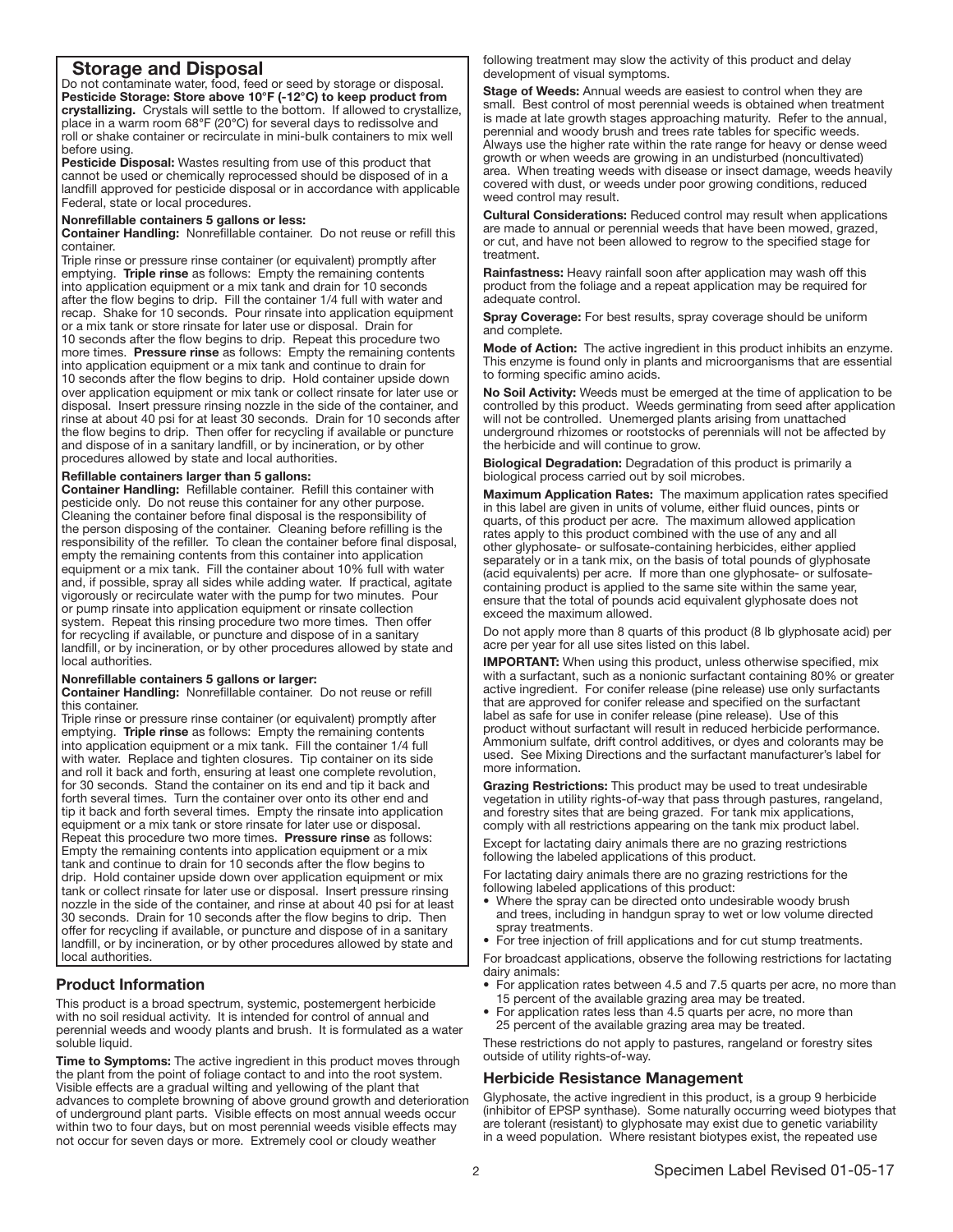of herbicides with the same mode of action can lead to the selection for resistant weeds. Certain agronomic practices reduce the likelihood that resistant weed populations will develop, and can be utilized to manage weed resistance once it occurs.

#### To delay the selection for glyphosate resistant weeds, use the following practices:

- Scout fields before and after application to detect weed escapes or shifts in weed species.
- Start with a clean field by applying a burndown herbicide or by tillage.
- Control weeds early when they are small.
- Add other herbicides, including a selective and/or a residual herbicide, and cultural practices, including tillage or crop rotation, where appropriate.
- Use the application rate for the most difficult to control weed in the field. Do not tank mix with other herbicides that reduce this product's efficacy through antagonism or with ones that encourage application rates of this product below those specified on this label.
- Control weed escapes and prevent weeds from setting seeds.
- In situations where resistant weeds are a problem, before moving from one site to another, clean equipment to minimize the spread of weed seeds or plant parts.
- Use new commercial seed that is as free of weed seed as possible.
- Report any incidence of repeated non-performance of this product against a particular weed species to the local retailer, county extension agent, or Dow AgroSciences representative.

#### The following good agronomic practices are recommended to reduce the spread of confirmed glyphosate-resistant biotypes:

- Tank mix this product or apply it sequentially with an appropriately labeled herbicide with a different mode of action to achieve control if a naturally occurring resistant biotype is present in the site.
- Cultural and mechanical control practices, including crop rotation or tillage, may also be used.
- To control weed escapes, including resistant biotypes, before they set seed, scout treated sites after applying this product.
- Thoroughly clean equipment before leaving any site known to contain resistant biotypes.

Because the presence of glyphosate resistance in weed populations is difficult to detect prior to use, Dow AgroSciences accepts no liability for any losses that may result from the failure of this product to control glyphosate-resistant weeds.

# Attention

Avoid contact of herbicide with foliage, green stems, exposed nonwoody roots or fruit of crops, desirable plants and trees, because severe injury or destruction may result.

## AVOID DRIFT. Use extreme care when applying this product to prevent injury to desirable plants and crops.

Do not allow the herbicide solution to mist, drip, drift or splash onto desirable vegetation since minute quantities of this product can cause severe damage or destruction to the crop, plants or other areas on which treatment was not intended. The likelihood of injury occurring from the use of this product increases when winds are gusty, as wind velocity increases, when wind direction is constantly changing, or when there are other meteorological conditions that favor spray drift. When spraying, avoid combinations of pressure and nozzle type that will result in splatter or fine particles (mist) which are likely to drift. Avoid applying at excessive speed or pressure.

NOTE: Use of this product in any manner not consistent with this label may result in injury to persons, animals or crops, or other unintended consequences. Keep container closed to prevent spills and contamination.

# Spray Drift Management

Avoiding spray drift at the application site is the responsibility of the applicator. The interaction of many equipment- and-weather-related factors determine the potential for spray drift. The applicator and the grower are responsible for considering all these factors when making decisions. The following drift management requirements must be followed to avoid off-target drift movement from aerial applications to agricultural field crops. These requirements do not apply to forestry applications, public health uses or to applications using dry formulations.

- The distance of the outermost nozzles on the boom must not exceed
- 3/4 the length of the wingspan or rotor.
- Nozzles must always point backward parallel with the air stream and never be pointed downwards more than 45 degrees.

Where states have more stringent regulations, they must be observed.

The applicator must be familiar with and take into account the information covered in the Aerial Drift Reduction Advisory.

#### Aerial Drift Reduction Advisory This section is advisory in nature and does not supersede the

mandatory label requirements. Importance of Droplet Size: The most effective way to reduce drift potential is to apply large droplets. The best drift management strategy is to apply the largest droplets that provide sufficient coverage and control. Applying larger droplets reduces drift potential, but will not

prevent adverse effects from drift if applications are made improperly, or under unfavorable environmental conditions (see Wind, Temperature and Humidity, and Temperature Inversions).

#### Controlling Droplet Size:

- Volume Use high flow rate nozzles to apply the highest practical spray volume. Nozzles with higher rated flows product larger droplets.
- Pressure Do not exceed the nozzle manufacturer's recommended pressures. Use the lower spray pressures for the nozzle. Higher pressure reduces droplet size and does not improve canopy penetration. When higher flow rates are needed, use higher flow rate nozzles instead of increasing pressure.
- Number of Nozzles Use the minimum number of nozzles that provide uniform coverage.
- Nozzle Orientation Orienting nozzles so that the spray is parallel to the airstream produces larger droplets than other orientations and is the recommended practice. Significant deflection from horizontal will reduce droplet size and increase drift potential.
- Nozzle Type Use a nozzle type that is designed for the intended application. With most nozzle types, narrower spray angles produce larger droplets. Consider using low-drift nozzles. Solid stream nozzles oriented straight back produce the largest droplets and the lowest drift.

Boom Length: For some use patterns, reducing the effective boom length to less than 3/4 of the wingspan or rotor length may further reduce drift without reducing swath width.

Application Height: Applications must not be made at a height greater than 10 feet above the top of the largest plants unless a greater height is required for aircraft safety. Making applications at the lowest height that is safe reduces exposure of droplets to evaporation and wind.

Swath Adjustment: When applications are made with a crosswind, the swath will be displaced downwind. Therefore, on the up and downwind edges of the field, the applicator must compensate for this displacement by adjusting the path of the aircraft upwind. Swath adjustment distance must increase with increasing drift potential (higher wind, smaller drops, etc.).

Wind: Drift potential is lowest between wind speeds of 2 to 10 mph. However, many factors, including droplet size and equipment type, determine drift potential at any given speed. Do not apply this product when wind speed is below 2 mph due to variable wind direction and high inversion potential. Note: Local terrain can influence wind patterns. Every applicator should be familiar with local wind patterns and how they affect spray drift.

Temperature and Humidity: When making applications in low relative humidity, set up equipment to produce larger droplets to compensate for evaporation. Droplet evaporation is most severe when conditions are both hot and dry.

Temperature Inversions: Do not apply this product during a temperature inversion because drift potential is high. Temperature inversions restrict vertical air mixing, which causes small suspended droplets to remain in a concentrated cloud. This cloud can move in unpredictable directions due to the light variable winds common during inversions. Temperature inversions are characterized by increasing temperatures with altitude and are common on nights with limited cloud cover and light to no wind. They begin to form as the sun sets and often continue into the morning. Their presence can be indicated by ground fog; however, if fog is not present, inversions can also be identified by the movement of smoke from a ground source or an aircraft smoke generator. Smoke that layers and moves laterally in a connected cloud (under low wind conditions) indicates an inversion, while smoke that moves upwards and rapidly dissipates indicates good vertical air mixing.

Sensitive Areas: Apply this pesticide only when the potential for drift to adjacent sensitive areas (e.g., residential areas, bodies of water, known habitat for threatened or endangered species, non-target crops) is minimal (e.g., when wind is blowing away from the sensitive areas).

# Mixing Directions

Use only clean, stainless steel, fiberglass, plastic or plastic-lined steel containers to mix, store and apply spray solutions of this product. Do not mix, store or apply this product or spray solutions of this product in galvanized steel or unlined steel, except stainless steel, containers or spray tanks.

Eliminate any risk of siphoning the contents of the tank mix back into the carrier source while mixing. Use approved anti-back-siphoning devices where required by state or local regulations.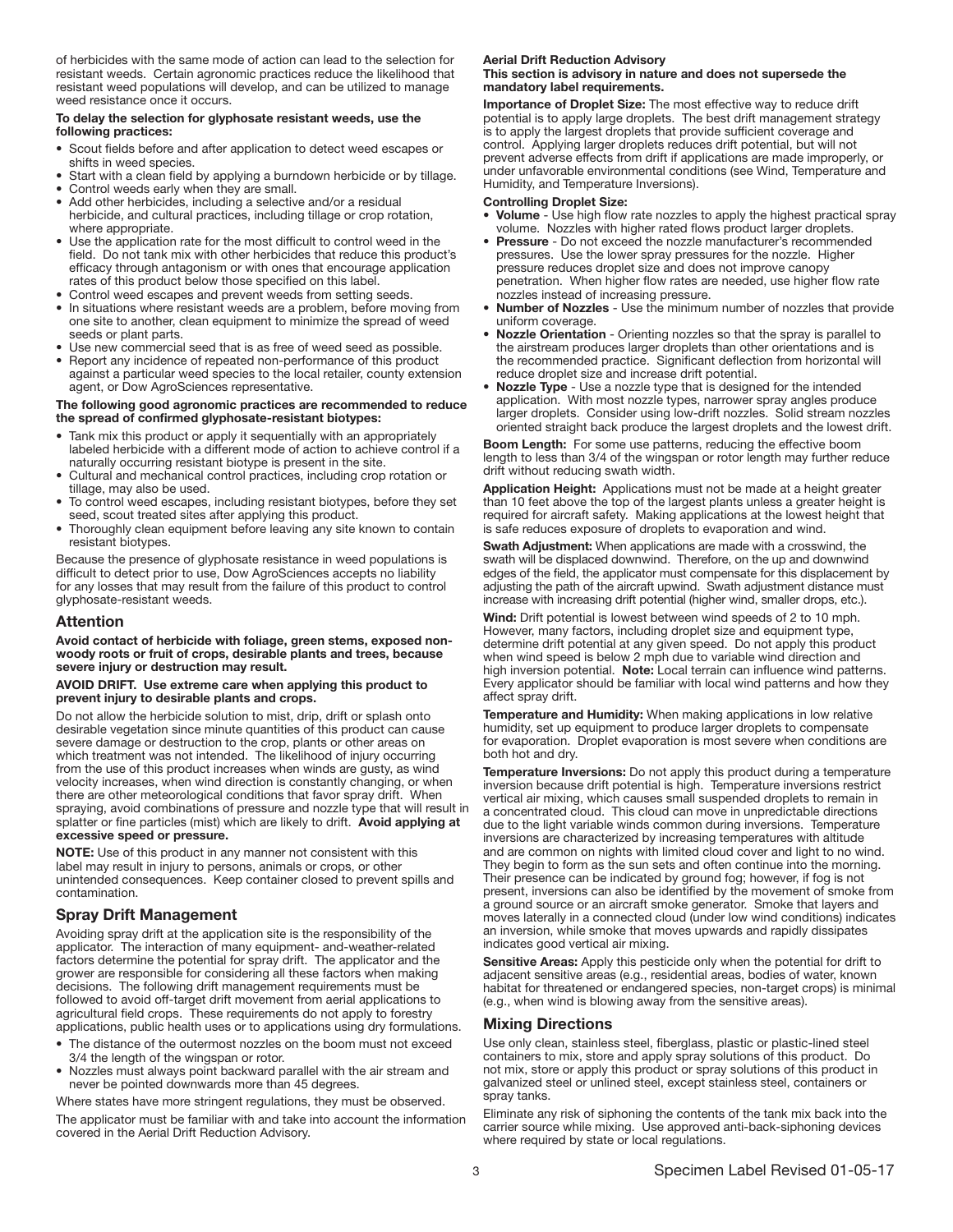#### Note: Reduced results may occur if water containing soil is used, including visibly muddy water or water from ponds and ditches that is not clear.

#### Rodeo – Alone

This product mixes readily with water. Mix spray solutions of this product as follows:

- 1. Fill the mixing or spray tank with the required amount of clean water. 2. Add the specified amount of this product and nonionic surfactant near the end of the filling process and mix well.
- 3. During mixing and application, foaming of the spray solution may occur. To prevent or minimize foaming, avoid the use of mechanical agitators, terminate by-pass and return lines at the bottom of the tank and, if needed, use an approved anti-foam or defoaming agent.

#### Rodeo – Tank Mix

This product does not provide residual weed control. For residual weed control or an alternate mode of action, tank mix this product with other herbicides. Read and carefully observe the precautionary statements and all other information appearing on the labels of all herbicides used. Use according to the most restrictive label directions for each product in the mixture.

Under certain conditions, at certain growth stages, and/or under other circumstances, some tank mix products have the potential to cause injury. Read all labels for products used in the tank mix prior to using them to determine the potential for crop injury.

Tank mixing with other herbicides, insecticides, fungicides, micronutrients or foliar fertilizers may result in reduced weed control or injury. Do not use these products in applications with this product unless otherwise noted in this label. Buyer and all users are responsible for all loss or damage in connection with the use or handling of mixtures of this product with herbicides or other materials that are not expressly specified in this labeling. Mixing this product with herbicides or other materials not specified on this label may result in reduced performance.

The user is responsible for ensuring that the specific application being made is included on the label of the product used in the tank mix when a tank mixture with a generic active ingredient, including 2,4-D, atrazine, dicamba, diuron, or pendimethalin, is used.

Read all individual product labels for all products in the tank mix and observe all precautions and restrictions on the label. Use according to the most restrictive directions for each product in the tank mix. Always predetermine the compatibility of all tank mix products, together in the carrier, by mixing small proportional quantities in advance of mixing and applying them to the use site. Add the tank mix product to the tank as directed by the label. Maintain agitation and add the required amount of this product.

Maintain good agitation at all times until the contents in the tank are sprayed. If the mixture is allowed to settle, thorough agitation is required to resuspend the mixture before spraying resumes. Keep the bypass line on or near the bottom of the tank to minimize foaming. The screen size in the nozzle or line strainers must be no finer than 50 mesh.

Note: If tank mixing with Garlon® 3A herbicide, ensure that Garlon 3A is well mixed with at least 75 percent of the total spray volume before adding this product to the spray tank to avoid incompatibility.

#### Hand-Held Sprayers

Prepare the desired volume of spray solution by mixing the amount of this product in water as shown in the following table:

#### Nonionic Surfactant

When using this product, unless otherwise specified, mix with a surfactant, including a nonionic surfactant containing 80% or more active ingredient. For conifer release (pine release), use only surfactants that are approved for conifer release and specified on the surfactant label as safe for use in conifer release. Using this product without surfactant will result in reduced herbicide performance.

#### Colorants or Dyes

Agriculturally-approved colorants or marking dyes may be added to this product. Colorants or dyes used in spray solutions of this product may reduce performance, especially at lower rates or dilutions. Use colorants or dyes according to the manufacturer's directions.

#### Drift Control Additives

Drift control additives may be used with all equipment types except wiper applicators, sponge bars and CDA equipment. When a drift control additive is used, read and carefully observe the precautionary statements and all other information appearing on the additive label.

# Application Equipment and Application Methods

Chemigation: Do not apply this product through any type of irrigation system.

Apply spray solutions in properly maintained and calibrated equipment capable of delivering desired volumes.

This product may be applied with the following application equipment and application methods.

### Aerial Application

Equipment: Fixed wing and helicopter

#### Do not apply this product using aerial spray equipment except under conditions as specified within this label.

Avoid drift. Do not apply when winds are gusty or under any other condition which favors drift. Drift may cause damage to any vegetation contacted to which treatment is not intended. To prevent injury to adjacent desirable vegetation, maintain appropriate buffer zones.

Do not directly apply to any body of water.

Use the specified rates of this herbicide in 3 to 25 gallons of water per acre unless otherwise specified on this label. Refer to the specific use directions of this label for volumes and application rates.

Coarse sprays are less likely to drift; therefore, do not use nozzles or nozzle configurations that dispense spray as fine spray droplets. Do not angle nozzles forward into the airstream and do not increase spray volume by increasing nozzle pressure. A drift control additive may be used. When a drift control additive is used, carefully read and observe the precautionary statements and all other information specified on the additive label.

Ensure uniform application. To avoid streaked, uneven or overlapped application, use appropriate marking devices.

#### Aerial Application Restrictions in California Only

AVOID DRIFT: Do not apply when winds are gusty or under any other condition which favors drift. Drift may cause damage to any vegetation contacted to which treatment is not intended. To prevent injury to adjacent desirable vegetation, appropriate buffer zones must be maintained.

Do not aerially apply this product in a tank mix with dicamba in California.

Make aerial applications with helicopter only. To ensure uniform application, avoid streaking, uneven, or overlapped application, and use appropriate marking devices.

Use the following guidelines when aerial applications are made near crops or desirable perennial vegetation after budbreak and before total leaf drop, and/or near other desirable vegetation or annual crops:

- Do not apply this product using aerial equipment in residential areas.
- Do not apply within 100 feet of all desirable vegetation or crop(s).
- If wind up to 5 miles per hour is blowing toward desirable vegetation or crop(s), do not apply within 500 feet of the desirable vegetation or crop(s).
- Winds blowing from 5 to 10 miles per hour toward desirable vegetation or crop(s) may require buffer zones in excess of the 500-foot minimum buffer.
- Do not apply when winds are in excess of 10 miles per hour or when inversion conditions exist.

Use only coarse sprays to minimize drift. Do not use nozzles or nozzle configurations that dispense spray as fine spray droplets. Do not angle nozzles forward into the airstream and do not increase spray volume by increasing nozzle pressure above the manufacturer's directions.

Thoroughly wash aircraft, especially landing gear, after each day of spraying to remove residues of this product accumulated during spraying or from spills. Prolonged exposure of this product to uncoated steel surfaces may result in corrosion and possible failure of the part. Landing gear is most susceptible. The maintenance of an organic coating (paint) which meets aerospace specification MIL-C-38413 may prevent corrosion.

#### ADDITIONAL LIMITATIONS FOR AERIAL APPLICATION IN FRESNO COUNTY, CALIFORNIA ONLY

Always read and follow the label directions and precautionary statements for all products used in the aerial application.

The following information applies only from February 15 through March 31 within the following boundaries of Fresno County, California: North: Fresno County line South: Fresno County line

East: State Highway 99 West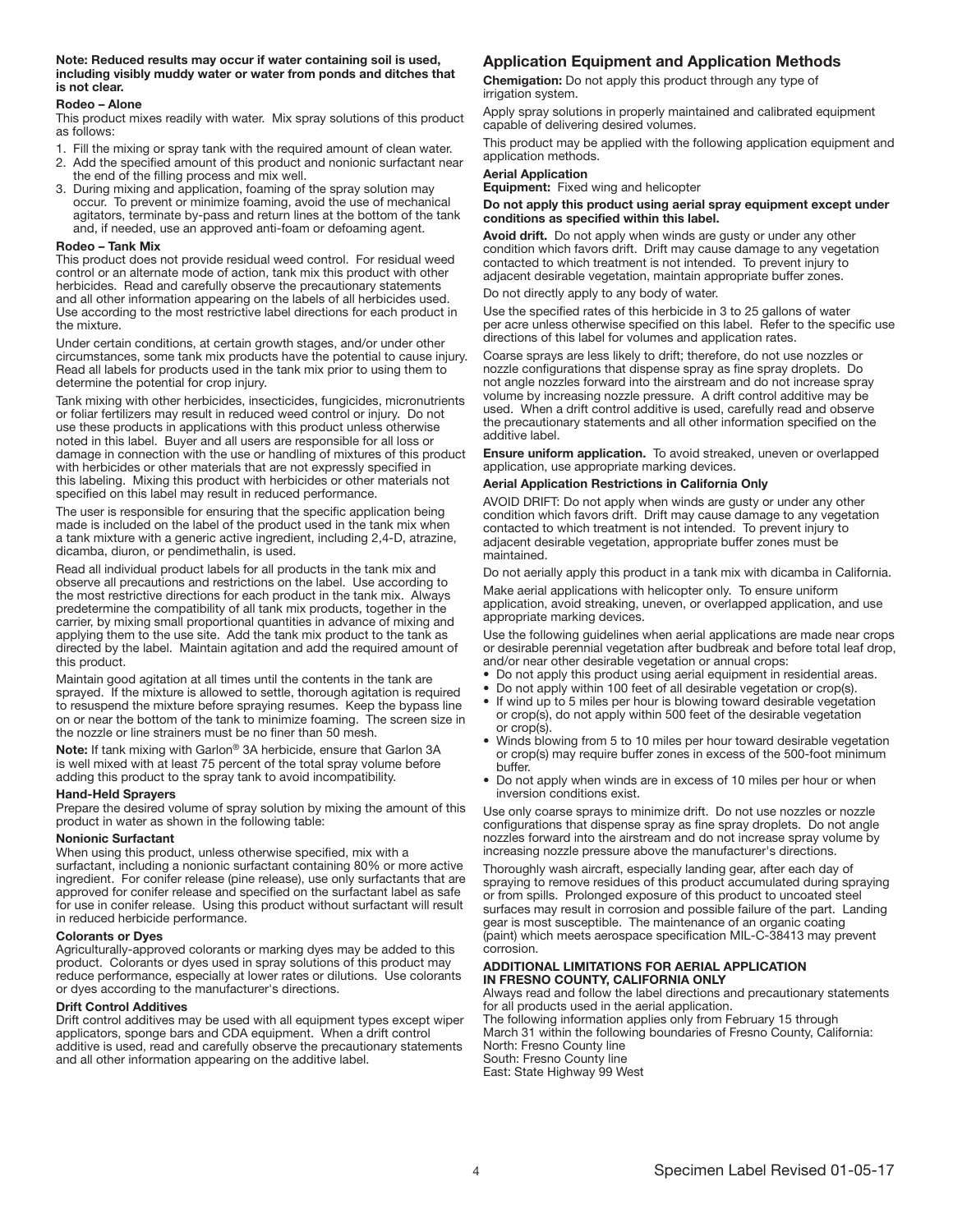Observe the following directions to minimize off-site movement during aerial application of this product. Minimization of off-site movement is the responsibility of the grower, Pest Control Advisor and aerial applicator.

#### Written Directions

Written directions MUST be submitted by or on behalf of the applicator to the Fresno County Agricultural Commissioner 24 hours prior to the application. These written directions MUST state the proximity of surrounding crops and that conditions of each manufacturer's product label and this label have been satisfied.

#### Aerial Applicator Training and Equipment

Aerial application of this product is limited to pilots who have successfully completed a Fresno County Agricultural Commissioner and California Department of Pesticide Regulation approved training program for aerial application of herbicides. All aircraft must be inspected, critiqued in flight and certified at a Fresno County Agricultural Commissioner approved fly-in. Test and calibrate spray equipment at intervals sufficient to insure that proper rates of herbicides and adjuvants are being applied during commercial use. Applicator must document such calibrations and testing. Demonstration of performance at Fresno County Agricultural Commissioner approved fly-ins constitutes such documentation, or other written records showing calculations and measurements of flight and spray parameters acceptable to the Fresno County Agricultural Commissioner.

Applications at Night – Do not apply this product by air earlier than 30 minutes prior to sunrise and/or later than 30 minutes after sunset without prior permission from the Fresno County Agricultural Commissioner.

To report known or suspected misuse of this product, call 1-800-332-3111.

For additional information on the proper aerial application of this product in Fresno County, call 916- 784-1718.

#### Aquatic and Noncrop Sites

When this product is applied under the conditions described, it controls or partially controls the labeled weeds growing in the following industrial, recreational, and public areas or other similar sites.

Aquatic sites includes all bodies of fresh and brackish water that may be flowing, nonflowing, or transient including lakes, rivers, streams, ponds, seeps, irrigation and drainage ditches, canals, reservoirs, estuaries and similar sites.

If aquatic sites are present in the noncrop area and are part of the intended treatment, read and observe the following directions:

- This product does not control plants that are completely submerged or have a majority of their foliage under water.
- There is no restriction on the use of treated water for irrigation, recreation, or domestic purposes.
- Consult local and state fish and game agency and water control authorities before applying this product to public water. Permits may be required to treat such water.
- To make aquatic applications around and within 1/2 mile of active potable water intakes, the water intake must be turned off for a minimum period of 48 hours after the application. The water intake may be turned on prior to 48 hours if the glyphosate level in the intake water is below 0.7 parts per million as determined by laboratory analysis. These aquatic applications may be made only in those cases where there are alternative water sources or holding ponds that would permit the turning off of an active potable water intake for a minimum period of 48 hours after the application.

Restrictions:

• Do not apply this product within 1/2 mile upstream of an active potable water intake in flowing water (i.e., river stream, etc.), or within 1/2 mile of an active potable water intake in a standing body of water, such as a lake, pond, or reservoir.

#### Ground Application

Equipment: Boom or boomless systems, pull-type sprayer, floaters, pick-up sprayers, spray coupes and other ground broadcast equipment.

Use the specified rates of this product in 3 to 40 gallons of water per acre as a broadcast spray unless otherwise specified on this label. As density of weeds increases, increase the spray volume within the rate range to ensure complete coverage. Carefully select proper nozzles to avoid spraying a fine mist. For best results with ground application equipment, use flat fan nozzles. Check for even distribution of spray droplets.

#### Broadcast Application for Control of Undesirable Competitive Vegetation in Larch (*Larix* spp.) Plantations in Maine

Apply this product to control or reduce competition from undesirable vegetation in Larch (*Larix* spp.) plantations in the state of Maine.

#### Application Timing

Apply only after lignification has occurred in 50% or more of the current year's terminal growth.

#### Application Directions

Broadcast Spray: Use 1 to 3 quarts of this product per acre. Apply in a total spray volume of 10 to 60 gallons per acre using ground equipment or 5 to 15 gallons per acre if applied aerially. Up to 30 fl oz of Entry II surfactant may be added.

Directed Sprays: This product may be applied as a directed spray for competitive release of larch. Avoid contact of spray drift, mist or drips with foliage, green bark or non-woody surface roots of desirable plants. See Application Equipment and Application Methods of the product label.

Injury to larch may occur, especially where spray patterns overlap or higher rates of this product or surfactant were applied. Damage can be accentuated if application is made when larch is actively growing or is under stress. Make applications only if some level of injury to larch is acceptable.

#### Hand-Held and High-Volume Including Backpack Application

Equipment: Knapsack and backpack sprayers, pump up pressure sprayers, handguns, hand wands, mistblowers, lances, and other hand-held and motorized spray equipment used to direct the spray onto weed foliage. Note: This product is not registered in Arizona or California for use in mistblowers.

Apply to foliage of vegetation to be controlled. Do not spray to the point of runoff for applications made on a spray to wet basis. Use coarse sprays only. For best results, cover the top half of the plant and at least half of the total foliage. To ensure adequate spray coverage, spray both sides of large or tall woody brush and trees, when foliage is thick and dense, or where there are multiple sprouts.

High Volume Sprays: Prepare a 3/4 to 2 percent solution of this product in water, add a nonionic surfactant and apply to foliage of vegetation to be controlled. For specific rates of application and instructions for control of various annual and perennial weeds, see the Weeds Controlled section.

Make applications on a spray to wet basis with uniform and complete spray coverage. Do not spray to point of runoff.

Low Volume Directed Sprays: This product may be used as a 5 to 10 percent solution in low volume directed sprays for spot treatment of trees and brush. This treatment method is most effective in areas where there is a low density of undesirable trees or brush. If a straight stream nozzle is used, start the application at the top of the targeted vegetation and spray from top to bottom in a lateral zigzag motion. Ensure that at least 50 percent of the leaves are contacted by the spray solution. For flat fan and cone nozzles and with hand-directed mist blowers, mist the application over the foliage of the targeted vegetation. Treat small, open-branched trees only from one side. If the foliage is thick or there are multiple root sprouts, apply from several sides to ensure adequate spray coverage. Prepare the desired volume of spray solution by mixing the amount of this product in water as shown in the following table.

# Spray Solution:

| <b>Desired</b> | <b>Amount of This Product</b> |          |             |             |           |             |             |              |            |
|----------------|-------------------------------|----------|-------------|-------------|-----------|-------------|-------------|--------------|------------|
| <b>Volume</b>  | 0.5                           | 0.75     |             | 1.25        | 1.5       |             |             |              | 10         |
| gal            | $2/3$ fl oz                   | l fl oz  | $1/3$ fl oz | $2/3$ fl oz | 2 fl oz   | 2 2/3 fl oz | 6 1/2 fl oz | 10 1/4 fl oz | 13 fl oz   |
| 25 gal         | pt                            | $1/2$ pt | at          | $1/4$ at    | $1/2$ at  | 2 at        | $1/4$ gal   | 2 gal        | $21/2$ gal |
| $100$ gal      | 2 gt                          | 3 at     | gal         | $1/4$ gal   | $1/2$ gal | 2 gal       | 5 gal       | 8 gal        | 10 gal     |

2 Tablespoons = 1 fl oz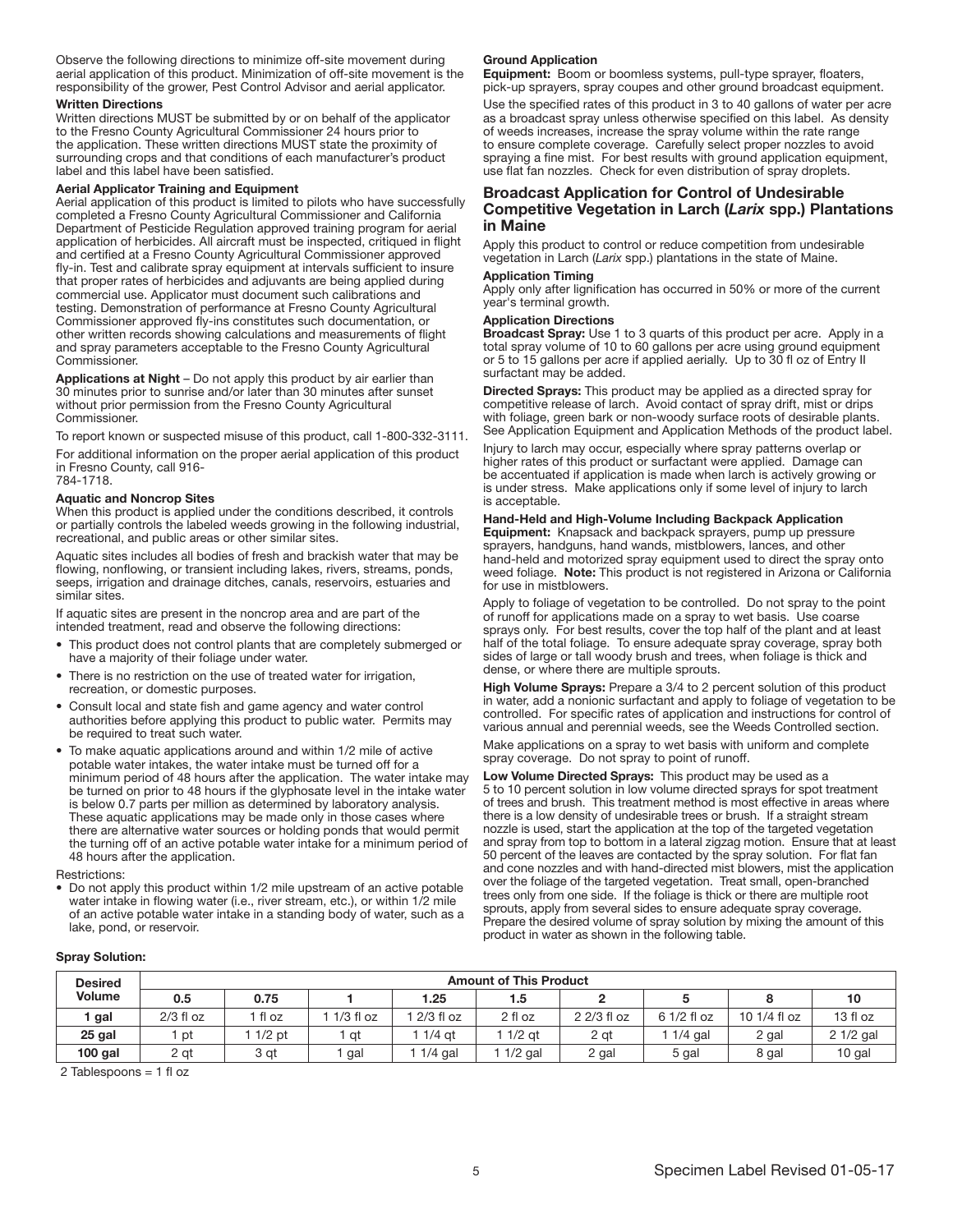For best results when using knapsack sprayers, mix the specified amount of product with water in a larger container. Fill the knapsack sprayer with the solution and add the correct amount of surfactant.

#### Selective Equipment

Equipment: Recirculating sprayers, shielded and hooded sprayers, wiper applicators and sponge bars.

Do not contact desirable vegetation with herbicide. Droplets, mist, foam, or splatter of the herbicide settling on desirable vegetation is likely to result in discoloration, stunting or destruction.

Better results are obtained when more of the weed is exposed to the herbicide solution. Weeds not contacted by the herbicide solution will not be affected. This may occur in dense clumps, severe infestations, or when the height of weeds varies so that not all weeds are contacted. If this occurs, repeat treatment may be necessary.

Shielded and Hooded Applicators: A shielded or hooded applicator directs the herbicide solution onto weeds while shielding desirable vegetation from the herbicide. Use nozzles that provide uniform coverage within the treated area. Keep shields on these sprayers adjusted to protect desirable vegetation. Exercise extreme care to avoid contact of the herbicide with desirable vegetation.

Wiper Applicators: Wiper applicators are devices that physically wipe appropriate amounts of this product directly onto the weed. Equipment must be designed, maintained and operated to prevent the herbicide solution from contacting desirable vegetation.

Adjust wiper applicators used over the top of desirable vegetation so that the wiper contact point is at least 2 inches above the desirable vegetation. Better results are obtained when more of the weed is exposed to the herbicide solution. Weeds should be a minimum of 6 inches above the desirable vegetation. Adjust the applicator height to ensure adequate contact with weeds as weeds not contacted by the herbicide solution will not be affected. Poor contact may occur when weeds are growing in dense clumps, in severe weed infestations, or when weed height varies dramatically. If this occurs, repeat treatment may be necessary.

Operate this equipment at ground speeds no more than 5 mph. Performance may be improved by reducing speed in areas of heavy weed infestations to ensure adequate wiper saturation. Better results may be obtained if two applications are made in opposite directions.

Droplets, mist, foam, or splatter of the herbicide settling onto desirable vegetation may result in discoloration, stunting or destruction. Avoid leakage or dripping onto desirable vegetation. Adjust height of applicator to ensure adequate contact with weeds. Keep wiping surfaces clean. Be aware that on sloping ground the herbicide solution may migrate, causing dripping on the lower end and drying of the wicks on the upper end of a wiper applicator.

Do not use wiper equipment when weeds are wet.

Mix only the amount of solution to be used during a one-day period as reduced activity may result from use of leftover solutions. Clean wiper parts by thoroughly flushing with water immediately after using this product.

For best results, use a nonionic surfactant at a rate of 10 percent by volume of total herbicide solution for all wiper applications.

#### Injection Systems

Equipment: Aerial or ground injection sprayers.

This product may be used in aerial or ground injection spray systems. It may be used as a liquid concentrate or diluted prior to injecting into the spray stream. Do not mix this product with the concentrate of other products when using injection systems.

### Controlled Droplet Applicator (CDA)

Equipment: Hand-held or boom-mounted applicators that produce a spray consisting of a narrow range of droplet sizes.

The rate of this product applied per acre by vehicle-mounted CDA equipment must not be less than the amount specified on this label when applied by conventional broadcast equipment. For vehicle-mounted CDA equipment, apply 3 to 15 gallons of water per acre.

For the control of annual weeds with hand-held CDA units, apply a 20 percent solution of this product at a flow rate of 2 fl oz per minute and a walking speed of 1.5 mph (1 1/2 pints of product per acre). For control of perennial weeds, apply a 20 to 40 percent solution of this product at a flow rate of 2 fl oz per minute and a walking speed of 0.75 mph (3 to 6 pints of product per acre).

CDA equipment produces a spray pattern that is not easily visible. Exercise extreme care to avoid spray or drift contacting the foliage or any other green tissue of desirable vegetation as damage or destruction may result.

#### Use Sites

Use this product in noncrop areas, including airports, apartment complexes, aquatic sites, Christmas tree farms, commercial sites, Conservation Reserve Program (CRP) areas, ditch banks, driveways, dry ditches, dry canals, fencerows, golf courses, greenhouses, habitat management, industrial areas, lumber yards, manufacturing sites, municipal sites, natural areas, office complexes, ornamentals, parking areas, parks, pastures, petroleum tank farms and pumping installations, plant nurseries, public areas, railroads, rangeland, recreation areas, utility rights-of-way, roadsides, shadehouses, sod or turf seed farms, sports complexes, storage areas, substations, turfgrass areas, utility sites, warehouse areas, wildlife habitat management areas, and in grazed areas on these sites.

## Aquatic Sites

This product may be applied to emerged weeds in all bodies of fresh and brackish water that may be flowing, nonflowing or transient including lakes, rivers, streams, ponds, estuaries, rice levees, seeps, irrigation and drainage ditches, canals, reservoirs, wastewater treatment facilities, wildlife habitat restoration and management areas and similar sites.

If aquatic sites are present in the noncrop area and are part of the intended treatment, read and observe the following directions:

- This product does not control plants that are completely submerged or have a majority of their foliage under water.
- There is no restriction on the use of treated water for irrigation, recreation or domestic purposes.
- Consult local and state fish and game agency and water control authorities before applying this product to public water. Permits may be required to treat such water.
- To make aquatic applications around and within 1/2 mile of active potable water intakes, the water intake must be turned off for a minimum period of 48 hours after the application. The water intake may be turned on prior to 48 hours if the glyphosate level in the intake water is below 0.7 parts per million as determined by laboratory analysis. These aquatic applications may be made only in those cases where there are alternative water sources or holding ponds which would permit the turning off of an active potable water intake for a minimum period of 48 hours after the application.
- For treatments after draw down of water or in dry ditches, allow 7 days or more after treatment before reintroduction of water to achieve maximum weed control. Apply this product within 1 day after draw down to ensure application to actively growing weeds.
- Floating mats of vegetation may require retreatment. Avoid wash off of sprayed foliage by spray boat or recreational boat backwash or by rainfall within 6 hours of application. Do not re-treat within 24 hours following the initial treatment.
- Applications made to moving bodies of water must be made while traveling upstream to prevent concentration of this herbicide in water. When making any bankside applications, do not overlap more than 1 foot into open water. Do not spray in bodies of water where weeds do not exist. The maximum application rate of 7 1/2 pints per acre must not be exceeded in any single broadcast application that is being made over water.
- When emerged infestations require treatment of the total surface area of impounded water, treating the area in strips may avoid oxygen depletion due to decaying vegetation. Oxygen depletion may result in fish kill.

#### Restrictions:

• Do not apply this product directly to water within 1/2 mile upstream of an active potable water intake in flowing water (i.e., river, stream, etc.), or within 1/2 mile of an active potable water intake in a standing body of water, such as a lake, pond or reservoir. This restriction does not apply to intermittent inadvertent overspray of water in terrestrial use sites.

#### Wetland Sites

This product may be applied to undesirable vegetation in and around water (aquatic areas) and wetlands found in forestry, utility rights-of-way sites or other site listed on the label, including where these sites are adjacent to or surrounding domestic water supply reservoirs, supply streams, lakes and ponds.

If wetland sites are present, read and observe the following directions:

- There is no restriction on the use of treated water for irrigation, recreation or domestic purposes.
- Consult local public water control authorities before applying this product in and around public water. Permits may be required to treat in such areas.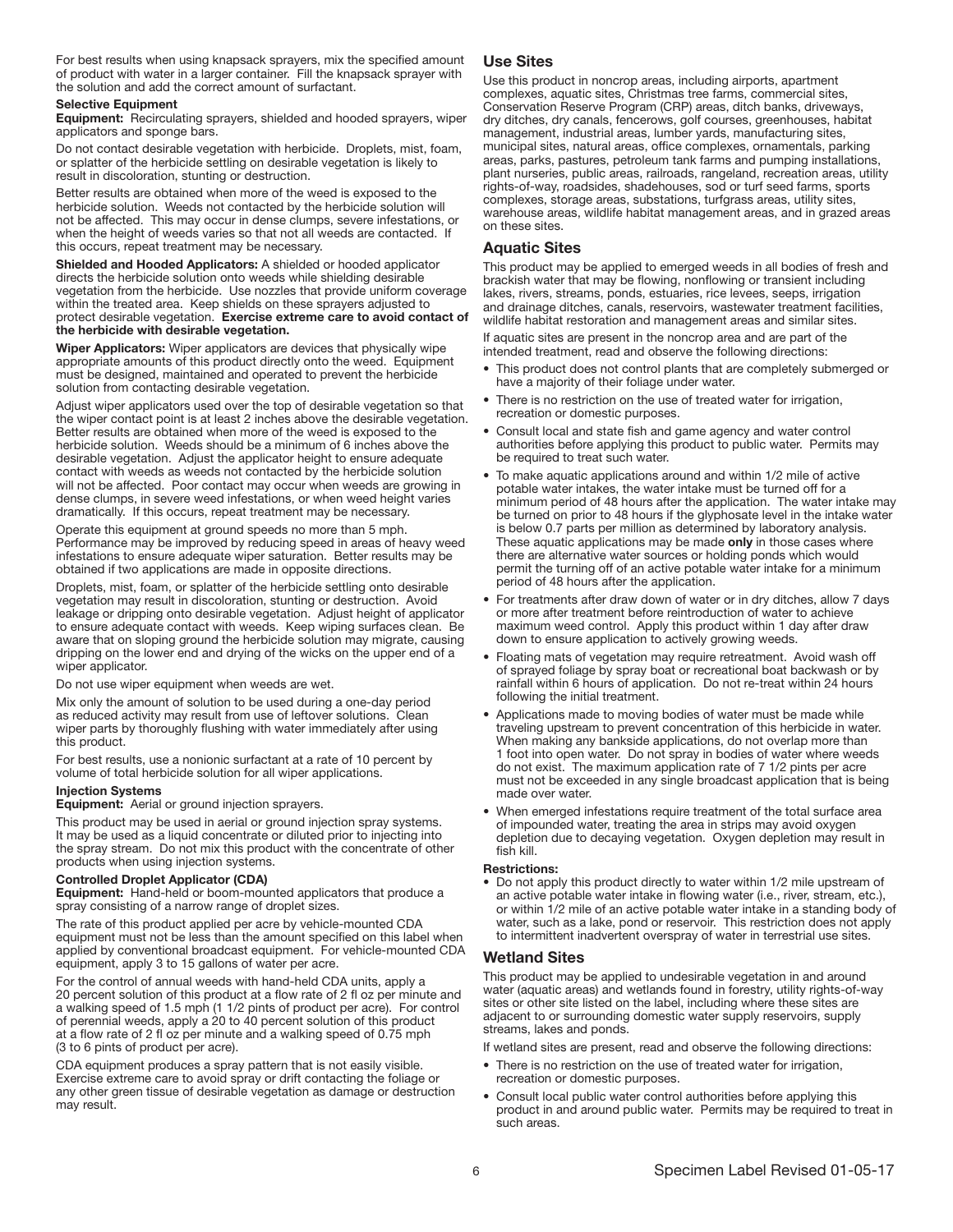#### Restrictions:

- Do not apply this product directly to water within 1/2 mile upstream of an active potable water intake in flowing water (i.e., river, stream, etc.), or within 1/2 mile of an active potable water intake in a standing body of water, such as a lake, pond or reservoir. This restriction does not apply to intermittent inadvertent overspray of water in terrestrial use sites.
- Do not spray open bodies of water where woody brush, trees and herbaceous weeds do not exist. Do not apply more than 3 3/4 quarts per acre in a single over water broadcast application except in stream crossings in utility right-of-way or where applications will result in less than 20 percent of the total water area being treated. In either of these locations, any specified rate may be applied:

#### Christmas Tree Plantations

#### Broadcast Application (Oregon and Washington Only)

Broadcast apply this product over the established Christmas tree species Douglas fir (*Pseudotsuga menziesii*), fir species (*Abies* spp.), pine species (*Pinus* spp.) (except eastern white, loblolly, longleaf, shortleaf, slash), and spruce species (*Picea* spp.). Use 1 quart of this product per acre in 5 to 30 gallons of water per acre. For best results, add up to 10 fl oz of Entry II surfactant per acre. If using a different surfactant, follow the manufacturer's directions for use and ensure conifer safety has been adequately tested for that surfactant. Apply after trees have completed at least a full growing season since planting or transplanting.

Apply only in the fall after the formation of the final conifer resting buds or in the spring prior to initial bud swell. Final resting buds must be fully hardened and in the dormant stage. Applying this product at any other time may result in unacceptable injury to the Christmas trees. Avoid spray pattern overlap as injury may occur.

In some areas, 1 to 2 quarts of this product per acre may be used. Consult your local representative for specific use instructions if rates greater than 1 quart per acre are required.

For best results, do not use drift control additives as they may increase injury to Christmas trees.

#### Precautions and Restrictions:

• Preharvest Interval: Do not apply within 1 full year prior to tree harvest. • Ensure that adequate buffers are maintained to prevent drift onto nearby desirable crops or vegetation.

# Cut Stump

Treat cut stumps in any noncrop site listed on this label. This product will control regrowth of freshly cut stumps and resprouts of many types of woody brush and tree species, some of which are listed below. Apply this product using suitable equipment to ensure coverage of the entire cambium. Cut trees or resprouts close to the soil surface. Apply a 50 to 100 percent solution of this product to freshly cut surface immediately after cutting. Delays in application may result in reduced performance. For best results, make applications during periods of active growth and full leaf expansion.

When used according to directions for cut stump application, this product will control, partially control or suppress most woody brush and tree species, some of which are listed below:

| <b>Common Name</b><br>alder | <b>Scientific Name</b><br>Alnus spp. |
|-----------------------------|--------------------------------------|
| coyotebrush <sup>1</sup>    | <b>Baccharis pilularis</b>           |
| dogwood <sup>1</sup>        | Cornus spp.                          |
| eucalyptus                  | Eucalyptus spp.                      |
| hickory <sup>1</sup>        | Carya spp.                           |
| madrone, Pacific            | Arbutus menziesii                    |
| maple <sup>1</sup>          | Acer spp.                            |
| oak                         | Quercus spp.                         |
| peppertree, Brazilian       | Schinus terebinthifolius             |
| Australian-pine,            | Casuarina equisetifolia              |
| poplar <sup>1</sup>         | <i>Populus spp.</i>                  |
| reed, giant                 | Arundo donax                         |
| saltcedar                   | Tamarix ramosissima                  |
| sweetgum <sup>1</sup>       | Liquidambar styraciflua              |
| sycamore <sup>1</sup>       | Platanus occidentalis                |
| tan oak                     | Lithocarpus densiflorus              |
| willow                      | Salix spp.                           |

<sup>1</sup>Do not use this product on these species in the state of California.

#### Precautions and Restrictions:

- Do not make cut stump applications when the roots of desirable woody brush or trees may be grafted to the roots of the cut stump. Some sprouts, stems, or trees may share the same root system.
- Adjacent trees that are of a similar age, height and spacing may indicate shared roots.
- Injury is likely to occur to non-treated stems or trees when one tree or more that shares a common root is treated.

# Injection and Frill (Woody Brush and Trees)

Woody vegetation may be controlled by injection or frill application of this product. Apply this product using suitable equipment that penetrates into the living tissue. Apply the equivalent of 1 mL of this product per each two to three inches of trunk diameter at breast height (DBH). This is best achieved by applying 50 to 100 percent concentration of this product either to a continuous frill around the tree or as cuts evenly spaced around the tree below all branches. As tree diameter increases in size, better results are achieved by applying diluted material to a continuous frill or more closely spaced cuttings. Do not make any applications that allow runoff to occur from frilled or cut areas in species that exude sap freely. In species such as this, make frill or cuts at an oblique angle to produce a cupping effect and use a 100 percent undiluted concentration of this product. For best results, apply during periods of active growth and full leaf expansion.

This product controls the following woody species:

| Common Name | <b>Scientific Name</b>  |
|-------------|-------------------------|
| oak         | Quercus spp.            |
| poplar      | Populus spp.            |
| sweetgum    | Liquidambar styraciflua |
| sycamore    | Platanus occidentalis   |

This product suppresses the following woody species:

**Common Name**<br>blackgum<sup>1</sup> Nyssa sylvatica blackgum<sup>1</sup> *Nyssa sylvatica* dogwood *Cornus* spp. hickory *Carya* spp. maple, red *Acer rubrum* <sup>1</sup>Do not use this product on these species in the state of California.

### Forestry Site Preparation

This product is for the control or partial control of woody brush, trees, and herbaceous weeds in forestry. This product is also for use in preparing or establishing wildlife openings within these sites and maintaining logging roads.

In forestry sites, use this product in site preparation prior to planting any tree species including Christmas trees, eucalyptus, hybrid tree cultivars and silvicultural nursery sites. Unless otherwise specified, make applications of this product for control or partial control of herbaceous weeds, woody brush and trees listed in the Weeds Controlled section. ľ

### Application Rates

| <b>Method of Application</b>           | Rate                | <b>Spray Volume</b><br>(gal/acre) |  |
|----------------------------------------|---------------------|-----------------------------------|--|
| <b>Broadcast</b>                       |                     |                                   |  |
| aerial                                 | 1.5 - $7.5$ gt/acre | $5 - 30$                          |  |
| ground                                 |                     | $10 - 60$                         |  |
| <b>Spray to Wet</b>                    |                     |                                   |  |
| handgun, backpack                      | $0.75 - 2%$         | spray to wet                      |  |
| mistblower                             | by volume           |                                   |  |
| Low Volume Directed Spray <sup>1</sup> |                     |                                   |  |
| handgun, backpack                      | $5 - 10%$           | partial coverage                  |  |
| mistblower                             | by volume           |                                   |  |

 $1$  For low volume directed spray applications, coverage should be uniform with at least 50% of the foliage contacted. For best results, coverage of the top one-half of the plant, including the growing tip, is important (over the top and down coverage) To ensure adequate spray coverage, spray all sides of large or tall woody brush and trees, when foliage is thick and dense, or where there are multiple sense or tall sprouts.

Use a higher rate in the rate range for control or partial control of woody brush, trees and hard to control perennial herbaceous weeds. For best results, apply to actively growing woody brush and trees after full leaf expansion and before leaf drop. Use increased rates within the rate range to control perennial herbaceous weeds from emergence up to the appearance of seedheads, flowers or berries. Use a lower rate in the rate range to control annual herbaceous weeds and actively growing perennial herbaceous weeds after seedheads, flowers or berries appear. Apply to foliage of actively growing annual herbaceous weeds anytime after emergence.

This product has no herbicidal or residual activity in the soil. Where repeat applications are necessary, do not apply more than 8 quarts of product per acre per year.

#### Tank Mixes

This product may be used in tank mix combination with other herbicide products to broaden the spectrum of vegetation controlled. When tank mixing, read and observe applicable use directions, precautions and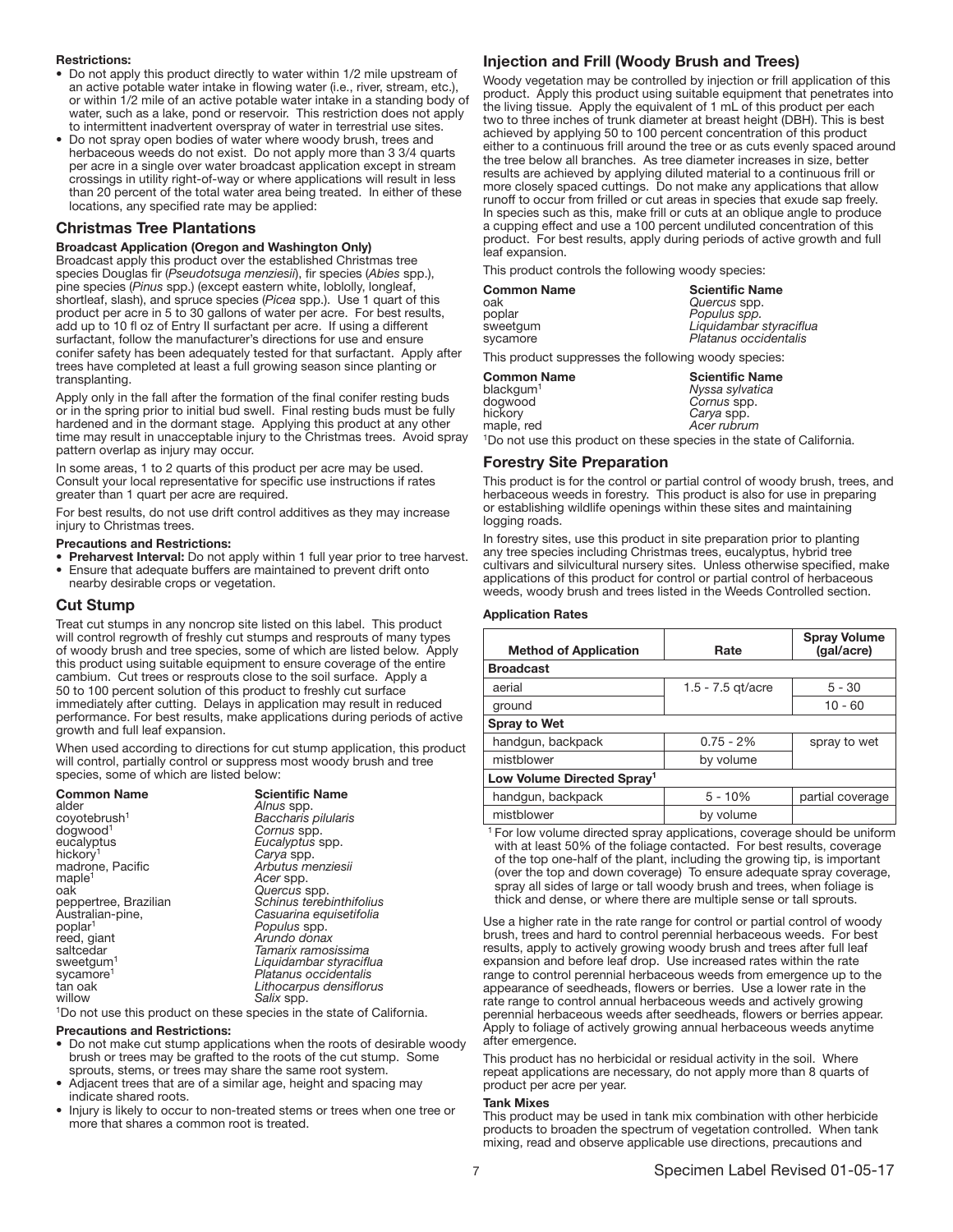limitations on the respective product labels. Use according to the most restrictive precautionary statements for each product in the mixture. Any specified rate of this product may be used in a tank mix.

Note: For forestry site preparation, make sure the tank mix product is approved for use prior to planting the desired species. Observe planting interval restrictions.

Any specified rate of this product may be used in a tank mix with the following products for forestry site preparation:

| Product                                   | Method of<br><b>Application</b> | Rate                        |
|-------------------------------------------|---------------------------------|-----------------------------|
| Milestone VM <sup>1</sup>                 | $b$ roadcast <sup>3</sup>       | $5 - 7$ fl oz/acre          |
| Garlon 3A <sup>2</sup>                    |                                 | $1 - 4$ qt/acre             |
| Garlon 4                                  |                                 |                             |
| <b>Arsenal Applicators</b><br>Concentrate |                                 | $2 - 16$ fl oz/acre         |
| Escort                                    |                                 | $1/2 - 1$ 1/2 oz/acre       |
| Chopper                                   |                                 | $4 - 32$ fl oz/acre         |
| Oust XP                                   |                                 | $1 - 4$ oz/acre             |
| <b>Arsenal Applicators</b><br>Concentrate | spray to wet                    | $1/32 - 1/2\%$ by<br>volume |
| <b>Arsenal Applicators</b><br>Concentrate | low volume<br>directed spray    | $1/8 - 1/2\%$ by<br>volume  |

<sup>1</sup>Use Milestone VM only in those states that have a Special Local Need label for use in forestry.

 $2$ Ensure that Garlon 3A is thoroughly mixed with water before adding this product. Agitation is required while mixing this product with Garlon 3A to avoid compatibility problems.

<sup>3</sup>When using a tank mix partner, up to the maximum labeled rate for a treatment site may be applied in combination with this product.

For control of herbaceous weeds, use the lower specified tank mixture rates. For control of dense stands or difficult to control woody brush and trees, use the higher specified rates.

#### Aerial Application

Aerially apply this product by helicopter only in forestry sites. See Aerial Application in Application Equipment and Application Methods for more details.

#### Ground Application

Apply this product using suitable ground equipment for broadcast applications in forestry sites. See Ground Application in Application Equipment and Application Methods for more details. Unless otherwise specified, apply the specified rates of this product as a broadcast spray in sufficient spray volume to provide complete and uniform coverage of plant foliage. Check for even distribution throughout the spray pattern.

#### Hand-Held and Backpack Application

Apply this product using handgun and backpack equipment in forestry sites. See Hand-Held and Backpack Application in Application Equipment and Application Methods for more details. For spray to wet applications, coverage should be uniform and complete, but not to the point of runoff.

This product may be used for low volume directed sprays for spot treatment of trees and brush. It is most effective in areas where there is a low density of undesirable trees or brush. For flat fan and cone nozzles, spray the foliage of the targeted vegetation. Small, open branched trees need only be treated from one side. If the foliage is thick or there are multiple root sprouts, apply from several sides to ensure adequate spray coverage.

# Forestry Conifer and Hardwood Release

#### Directed Sprays and Selective Equipment

Apply this product as a directed spray or with selective equipment in forestry conifer and hardwood sites, including Christmas tree plantations and silvicultural nurseries. A surfactant must be used with this product. Use only surfactants approved for conifer release and specified on the surfactant label as safe for use in conifer release (pine release). Using this product without a surfactant will result in reduced herbicide performance. See Mixing Directions and Application Equipment and Application Methods sections.

Avoid contact of spray drift, mist or drips with foliage, green bark or nonwoody surface roots of desirable plant species.

Tank Mixes: When tank mixing, read and observe applicable use directions, precautions and limitations on the respective product labels. Use according to the most restrictive precautionary statements for each product in the mixture.

Broadcast Application Outside Area of Southeastern United States Apply this product as a broadcast application for release of Douglas fir (*Pseudotsuga menziesii*), fir (*Abies* species), hemlock (*Tsuga* species), pines (*Pinus* species) (includes all species except loblolly, longleaf, shortleaf, or slash), and California redwood (*Sequoia* species) outside the area of the southeastern United States. Apply this product as a broadcast application only after formation of final conifer resting buds in the fall or prior to initial bud swelling in the spring. Note: Except where specified, make broadcast applications of this product only where conifers have been established for more than one year.

Injury may occur to conifers treated for release, especially where spray patterns overlap or the higher rates are applied. Damage can be accentuated if applications are made when conifers are actively growing, are under stress from drought, flood water, improper planting, insects, animal damage or diseases.

Apply 3/4 to 1 1/2 quarts per acre as a broadcast spray. Apply 3/4 to 1 1/8 quarts of this product per acre to release Douglas fir, pine and spruce species at the end of the first growing season (except California). Ensure all conifers are well hardened off.

A surfactant must be used with this product for optimum weed control. Use only surfactants approved for use in over the top release applications. Using this product without a surfactant will result in reduced herbicide performance. For best results, do not use a surfactant for release of hemlock species or California redwood. In mixed conifer stands, injury to these species may result if a surfactant is used. See Mixing Directions and Application Equipment and Application Methods sections.

For release of Douglas fir, a nonionic surfactant for over the top foliar spray may be used. To avoid possible conifer injury, use nonionic surfactants at 2 fl oz per acre at elevations above 1500 feet, or 1 fl oz per acre in the coastal range or at elevations below 1500 feet. Using a higher rate of surfactant may result in unacceptable conifer injury. Ensure the nonionic surfactant has been adequately tested for safety to Douglas fir before using.

Tank Mixes with Oust XP: Apply 3/4 to 1 1/2 quarts of this product with 1 to 3 oz of Oust XP per acre to release jack pine and white. Use 1 to 1 1/2 oz of Oust XP per acre with this product to release white pine. Make applications to actively growing weeds as a broadcast spray over the top of established conifers. Make applications after formation of conifer resting buds in the late summer or fall.

Tank Mixes with Arsenal Applicators Concentrate: Apply 3/4 to 1 1/8 quarts of this product with 2 to 6 fl oz of Arsenal Applicators Concentrate per acre to release Douglas fir. Apply 1 1/2 quarts of this product with 1 to 2 1/2 fl oz of Arsenal Applicators Concentrate per acre to release balsam fir and red spruce.

In Maine and New Hampshire, apply up to 2 1/4 quarts of this product per acre to control or suppress difficult to control hardwood species. For the release of red pine, balsam fir, red spruce, white spruce, Norway spruce, and black spruce with dense tough to control brush, and where maples make up a large component of the undesirable trees, this product may be tank mixed with 1 to 2 1/2 fl oz of Arsenal Applicators Concentrate and 1 to 3 oz of Oust XP per acre. Apply this mix as a broadcast spray.

#### Broadcast Application in Southeastern United States

Apply this product as a broadcast application for release of loblolly pine (*Pinus taeda*), eastern white pine (*Pinus strobus*), shortleaf pine (*Pinus echinata*), slash pine (*Pinus elliottii*), Virginia pine (*Pinus virginiana*), and longleaf pine (*Pinus palustris*) in the southeastern United States.

Apply 1 1/8 to 1 7/8 quarts of this product per acre as a broadcast spray during late summer or early fall after the conifers have hardened off. For applications at the end of the first growing season, use 3/4 quart of this product alone or in a tank mix.

Tank Mixes with Arsenal Applicators Concentrate: For conifer release, apply 3/4 to 1 1/2 quarts of this product with 2 to 16 fl oz of Arsenal Applicators Concentrate per acre as a broadcast spray. Use only on conifer species that are labeled for over the top spray for both products. Use the higher specified rates for dense tough to control wood brush and trees.

#### Herbaceous Release

When applied as directed, this product plus listed residual herbicides provide postemergence control of the annual weeds and control or suppression of the perennial weeds listed in this label, and residual control of the weeds listed in the residual herbicide label. Make applications to actively growing weeds as a broadcast spray over the top of labeled conifers.

Use a surfactant labeled for use in over the top herbaceous release applications. Using this product without a surfactant will result in reduced herbicide performance. See Mixing Directions and Application Equipment and Application Methods sections on this label.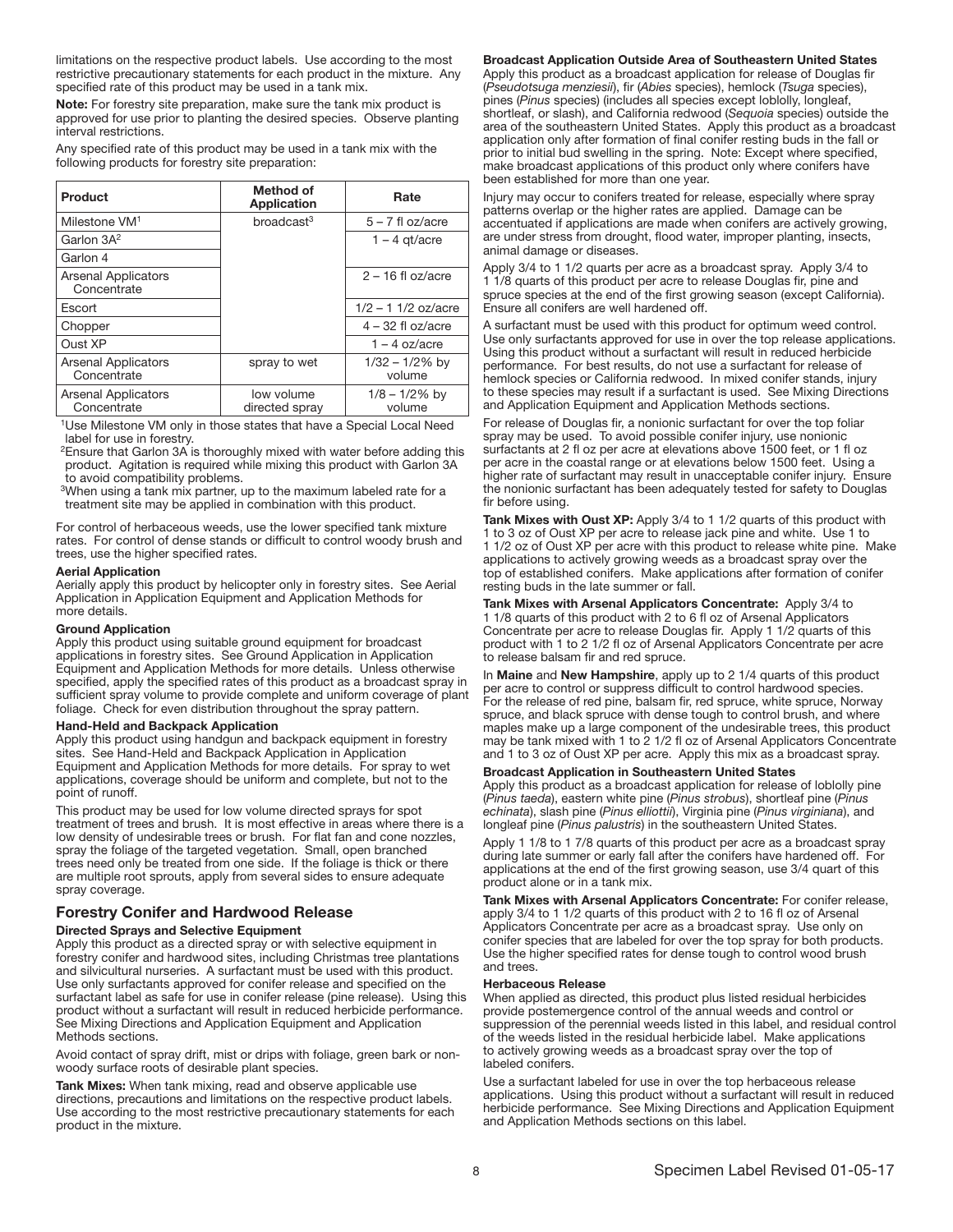Weed control may be reduced if spray solution water volumes exceed 25 gallons per acre for these treatments.

Tank Mixes with Oust XP: Apply 12 to 18 fl oz of this product with 2 to 4 oz of Oust XP per acre to release loblolly pines. Apply 9 to 12 fl oz of this product with 2 to 4 oz of Oust XP per acre to release slash pines.

Tank Mix with Atrazine: Apply 3/4 quarts of this product with 4 lb ai of atrazine per acre to release Douglas fir. Apply only over Douglas fir that has been established for at least one full growing season. Apply in the early spring, usually mid-March through early April. Injury will occur if applications are made after bud swell in the spring. For this use, do not add surfactant to the tank mix.

In Maine and New Hampshire, for release of red pine, balsam fir, red spruce, white spruce, Norway spruce, and black spruce with heavy grass and herbaceous weeds infesting the site, up to 2 1/4 quarts of this product per acre may be tank mixed with 1 to 3 oz of Oust XP to control grass, herbaceous weeds and woody brush. Apply this mix as a broadcast spray.

# Mid-Rotation Conifer Release and Spot Treatments for Crop Tree Release and Timber Stand Improvement

This product is applied as a ground broadcast or directed spray application for mid-rotation release applications under the canopy of pines (and other conifers) and hardwoods. Make applications using application techniques that prevent or minimize direct contact to the foliage of crop trees (including in stands of pine, other conifers, or hardwood). This may be accomplished using directed sprays and ground equipment with nozzles oriented to target only undesirable understory vegetation below the crop tree canopy. This product is applied as a spot, individual plant treatment for woody and herbaceous weeds (see Hand-Held and Backpack Application in Application Equipment and Application Methods section). When making spot applications, do not allow spray to contact the foliage of desirable crop trees.

### Noncrop Areas and Industrial Sites

See the rate tables in the Annual Weeds, Perennial Weeds, and Woody Brush and Trees sections for specific application rates. This product has no herbicidal or residual activity in the soil. Where repeat applications are necessary, do not apply more than 8 quarts of this product per acre per year.

Use a higher rate in the rate range for control or partial control of woody brush, trees, and hard to control perennial herbaceous weeds. For best results, apply to actively growing woody brush and trees after full leaf expansion and before fall color and leaf drop. Use increased rates within the rate range for difficult to control species, where dense stands occur, or where conditions for control are not ideal and to control perennial herbaceous weeds from emergence up to the appearance of seedheads, flowers or berries. Use a lower rate in the rate range to control annual herbaceous weeds and actively growing perennial herbaceous weeds after seedheads, flowers or berries appear. Apply to foliage of actively growing annual herbaceous weeds anytime after emergence.

#### Tank Mixing for Noncrop Areas

This product may be used in tank mix combination with other herbicide products to broaden the spectrum of vegetation controlled. When tank mixing, read and observe applicable use directions, precautions and limitations on the respective product labels. Use according to the most restrictive precautionary statements for each product in the mixture. Any specified rate of this product may be used in a tank mix.

Maintain good agitation at all times during the mixing process and application. Ensure that the tank mix product(s) is well mixed with the spray solution before adding this product. Mix only the amount of spray solution that will be used during the same day. Reduced weed control may result if a tank mixture is allowed to stand overnight. If the spray mix is allowed to settle, thorough agitation is required to resuspend the mixture before spraying is resumed.

#### Weed Control, Trim and Edge, and Bare Ground

This product may be used in general noncrop and non-food areas. It may be applied with any application equipment described in this label. This product may be used to trim and edge around objects in noncrop sites, for spot treatment of unwanted vegetation, and to eliminate unwanted weeds growing in established shrub beds or ornamental plantings. This product may be used prior to planting an area to ornamentals, flowers, turfgrass (sod or seed), or prior to laying asphalt or beginning construction projects.

To maintain bare ground, repeated applications of this product may be used.

This product provides control of emerged annual weeds and control or partial control of emerged perennial weeds, woody brush and trees when applied in a tank mix to bare ground.

# Turfgrass Renovation, Seed or Sod Production

This product controls most existing vegetation prior to renovating turfgrass areas or establishing turfgrass grown for seed or sod. For maximum control of existing vegetation, delay planting or sodding to determine if any regrowth from escaped underground plant parts occurs. When repeat treatments are necessary, sufficient regrowth must be attained prior to application. For warm season turfgrass, including bermudagrass, summer or fall applications provide the best control. Where existing vegetation is growing under mowed turfgrass management, apply this product after omitting at last one regular mowing to allow sufficient grown for good interception of the spray.

Do not disturb soil or underground plant parts before treatment. Delay tillage or renovation techniques, including vertical mowing, coring, or slicing, for seven days after application to allow translocation into underground plant parts.

Desirable turfgrass may be planed following the above procedures. Hand-held equipment may be used for spot treatment of unwanted vegetation growing in existing turfgrass. Broadcast or hand-held equipment may be used to control sod remnants or other unwanted vegetation after sod is harvested.

Do not feed or graze turfgrass grown for seed or sod production for eight weeks following application.

# Ornamentals and Plant Nurseries

#### Post-Direct and Trim and Edge

This product may be used as a post-directed spray around established woody ornamental species, including arborvitae, azalea, boxwood, crabapple, euonymus, fir, Douglas fir, jojoba, hollies, lilac, magnolia, maple, oak, provet, pine, spruce and yew. This product may also be used to trim and edge around trees, buildings, sidewalks and roads, potted plants and other objects in a nursery setting.

Desirable plants may be protected from the spray solution by using shields or coverings made of cardboard or other impermeable material. Do not use this product for any over the top broadcast spray in ornamentals. Exercise care to avoid contact of spray, drift or mist with foliage or green bark of established ornamental species.

#### Site Preparation

This product may be used prior to planting any ornamental, nursery or Christmas tree species.

#### Greenhouse/Shadehouse

This product may be used to control weeds growing in and around greenhouses and shadehouses. Desirable vegetation must not be present during application and air circulation fans must be turned off.

# Wildlife Habitat Management

This product may be used to control exotic and other undesirable vegetation in habitat management and natural areas, including rangeland and wildlife refuges. Apply to allow recovery of native plant species, prior to planting desirable native species, and for broad spectrum vegetation control. Apply spot treatments to selectively remove unwanted plants for habitat enhancement.

#### Wildlife Food Plots

This product may be used as a site preparation treatment to control annual and perennial weeds prior to planting wildlife food plots. Any wildlife food species may be planted after applying this product, or native species may be allowed to repopulate the area. If tillage is needed to prepare a seedbed, wait 7 days after application before tilling to allow translocation into underground plant parts.

# Hollow Stem Injection

Apply this product to control giant knotweed (*Polygonum sachalinense*), Japanese knotweed (*Polygonum cuspidatum*), or other invasive knotweeds using individual stem treatment. Use a hand-held injection device that delivers the specified amount of this product into these hollow stem plants.

Make a hole through both sides of the stem about 6 inches above the ground, just below a node, using an awl or other pointed tool. Inject 5 mL of undiluted product directly into this hole in the hollow stem. Treat each stem of the knotweed plant.

#### Restrictions:

• Do not apply more than a total of 8 quarts of this product per acre for all treatments combined. At 5 mL per stem, 8 quarts will treat approximately 1420 stems per acre.

# Parks, Recreational and Residential Areas

Use this product in parks, recreational and residential areas. Apply it with any application equipment described in this label. Use this product to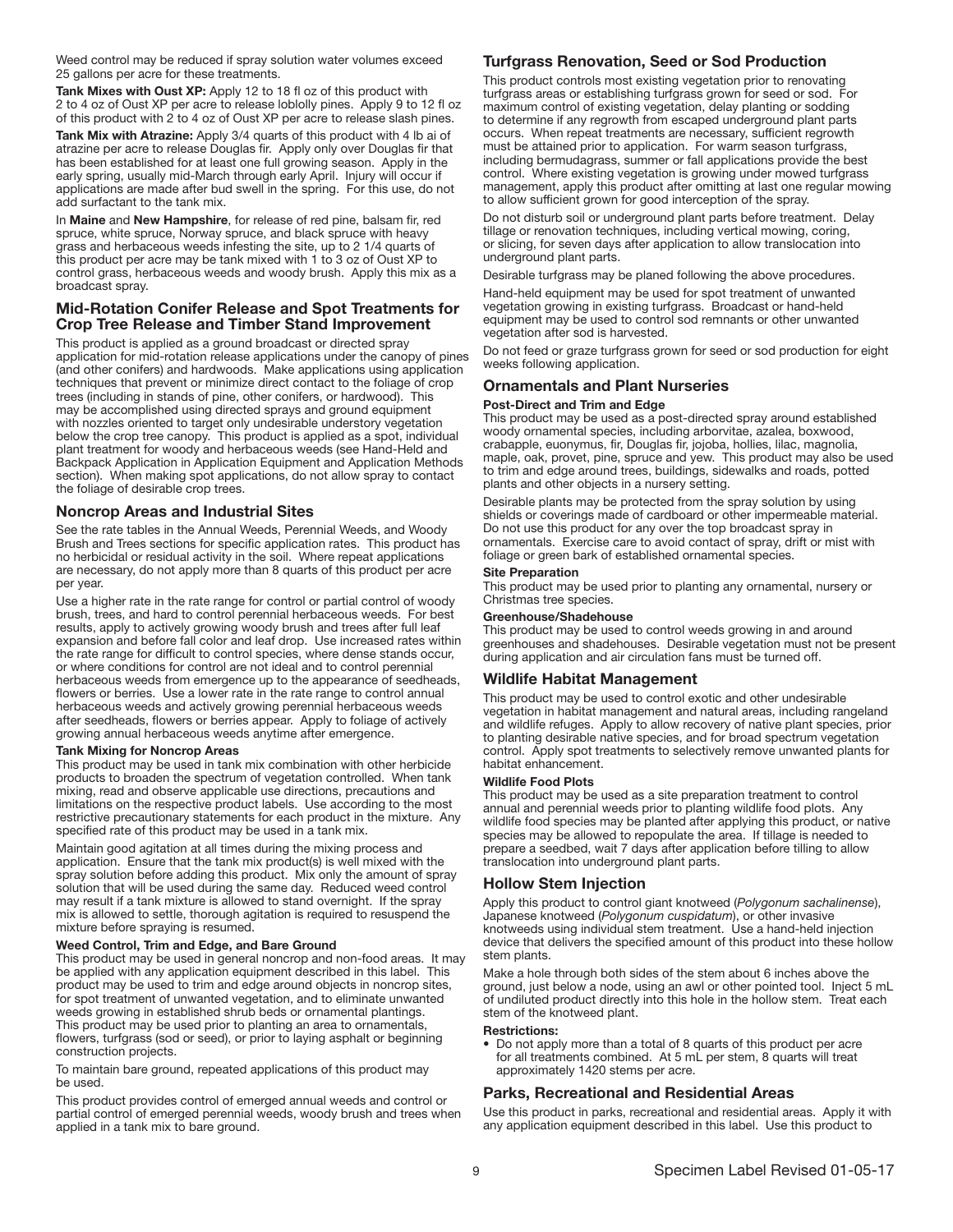trim and edge around trees, fences, paths, around buildings, sidewalks, and other objects in these areas. This product may be used for spot treatment of unwanted vegetation, eliminate unwanted weeds growing in established shrub beds or ornamental plantings, and prior to planting an area to ornamentals, flowers, turfgrass (sod or seed), or prior to laying asphalt or beginning construction projects.

All of the label instructions apply to park and recreational areas.

#### Railroads

All of the instructions in the Noncrop Areas and Industrial Sites and Roadside sections apply to railroads.

#### Bare Ground, Ballast and Shoulders, Crossings, and Spot Treatment

Use this product to maintain bare ground on railroad ballast and shoulders. Repeat applications of this product may be used as weeds emerge to maintain bare ground. Use this product to control tall growing weeds to improve line of sight at railroad crossings and reduce the need for mowing along rights-of-way.

#### Brush Control

Apply 3 to 8 quarts of this product per acre as a broadcast spray, using boom-type or boomless nozzles. Applications up to 80 gallons of spray solution per acre may be used. Apply a 3/4 to 1.5 percent solution of this product when using high volume spray to wet applications. Apply a 5 to 10 percent solution of this product when using low volume directed sprays for spot treatment.

#### Roadsides

All of the instructions in the Noncrop Areas and Industrial Sites and Railroads sections apply to roadsides.

#### Shoulder Treatments

Use this product on road shoulders. Apply it with boom sprayers, shielded boom sprayers, high volume off-center nozzles, OC nozzle clusters, manifold nozzle systems, hand-held equipment, and similar equipment, and under-deck mowing plus herbicide systems..

## Guardrails and Other Obstacles to Mowing

Use this product to control weeds growing under guardrails and around signposts and other objects along the roadside.

#### Spot Treatment

Use this product as a spot treatment to control unwanted vegetation growing along roadsides.

Tank Mixes: This product may be used in tank mix combination with other herbicide products to broaden the spectrum of vegetation controlled and for residual weed control. Follow applicable use directions, precautions and limitations on the respective product labels. Use according to the most restrictive precautionary statements for each product in the mixture. Any specified rate of this product may be used in a tank mix.

#### Chemical Mowing

Perennials: This product suppresses perennial grasses listed in this section to serve as a substitute for mowing. Use 4.5 fl oz of this product per acre when treating Kentucky bluegrass, tall fescue, fine fescue, orchardgrass, or quackgrass. Apply 12 fl oz of this product per acre when treating bermudagrass. Apply 4.5 to 8 fl oz of this product per acre when treating bahiagrass. Use the higher rates when grass is under heat stress. Apply 3 pints of this product per acre when treating torpedograss or paragrass. Apply treatments in 10 to 20 gallons of spray solution per acre.

Annuals: For growth suppression of some annual grasses, including annual ryegrass, wild barley and wild oats growing in coarse turfgrass on roadsides or other industrial areas, apply 3 to 3.75 fl oz of this product in 10 to 40 gallons of spray solution per acre. Apply when annual grasses are actively growing and before the seedheads are in the boot stage of development. Treatments may cause injury to the desired grasses.

#### Release of Dormant Bermudagrass or Bahiagrass

Apply 6 to 48 fl oz of this product per acre in 10 to 40 gallons of water per acre. Use only in areas where bermudagrass or bahiagrass are desirable groundcovers and where some temporary injury or discoloration can be tolerated. Treatments of more than 12 fl oz per acre may result in injury or delayed greenup in highly maintained areas, including golf courses and lawns.

For best results on winter annuals, treat when weeds are in an early growth stage (less than 6 inches in height) after most have germinated. For best results on tall fescue, treat when fescue is in or beyond the 4- to 6-leaf stage.

Tank Mixes: This product may be used in tank mix combination with other herbicide products to broaden the spectrum of vegetation controlled and for residual weed control. When tank mixing, read and follow all applicable use directions, precautions, and limitation on the respective product labels. Use according to the most restrictive precautionary statements for each product in the mixture. Any specified rate of this product may be used in a tank mix.

#### Actively Growing Bermudagrass

Use this product to control or partially control many annual and perennial weeds for effective release of actively growing bermudagrass. Use only in areas where some temporary injury or discoloration can be tolerated. Use only on well-established bermudagrass. Bermudagrass injury may result from the treatment, but regrowth will occur under moist conditions. Repeat applications of the tank mix in the same season are not specified since severe injury may occur.

Apply up to 2.25 pints of this product in 10 to 40 gallons of spray solution per acre. Use the lower rate when treating annual weeds less than 6 inches in height (or runner length). Use the higher rate as weeds increase in size or as they approach flower or seedhead formation.

#### Actively Growing Bahiagrass

For suppression of vegetable growth and seedhead inhibition of bahiagrass for approximately 45 days, apply 4.5 fl oz of this product in 10 to 40 gallons of water per acre. Apply one to two weeks after full greenup or after mowing to a uniform height of 3 to 4 inches. Make this application prior to seedhead emergence. For suppression up to 120 days, apply 3 fl oz of this product per acre, followed by an application of 1.5 to 3 fl oz per acre about 45 days later. Make no more than two applications per year.

Tank Mixes: This product may be used in tank mix combination with other herbicide products to broaden the spectrum of vegetation controlled and for residual weed control. When tank mixing, read and follow all applicable use directions, precautions, and limitation on the respective product labels. Use according to the most restrictive precautionary statements for each product in the mixture. Any specified rate of this product may be used in a tank mix.

#### Utility Sites

Use this product for control of brush, tree, and weed control and side trimming in areas including electrical power, pipeline and telephone rights-of-ways, and other sites associated with these rights-of-ways including substations, roadsides, and railroads. this product may be applied with any application equipment or method described on this label unless specifically prohibited.

Tank Mixes: This product may be used in tank mix combination with other herbicide products to broaden the spectrum of vegetation controlled and for residual weed control. When tank mixing, read and follow all applicable use directions, precautions, and limitation on the respective product labels. Use according to the most restrictive precautionary statements for each product in the mixture. Any specified rate of this product may be used in a tank mix.

#### Rangelands

Use this product to control or suppress many annual weeds growing in perennial cool and warm season grass rangelands. Preventing weed seed production is critical to the successful control of annual grassy weeds invading these perennial grass sites. Eliminate most of the viable seeds with follow up applications in sequential years. Delay grazing of treated areas to encourage growth of desirable perennials. Allowing desirable perennials to flower and reseed in the treated area will encourage successful transition.

*Bromus*: Use this product to control or suppress downy brome/ cheatgrass (*Bromus tectorum*), Japanese brome (*Bromus japonicus*), soft chess (*Bromus mollis*), cheat (*Bromus secalinus*), cereal rye and jointed goatgrass. Apply 6 to 12 fl oz of this product per acre as a broadcast treatment.

For best results, coincide treatments with early seedhead emergence of the most mature plants. Delaying the application until this growth stage maximizes the emergence of other weedy grass flushes. Make applications to the same site each year until seed banks are depleted and the desirable perennial grasses become established on the site.

Medusahead: Apply 12 fl oz of this product per acre to control or suppress medusahead at the 3-leaf stage when plants are actively growing. Delaying applications beyond this stage results in reduced or unacceptable control. Repeat applications in subsequent years to eliminate the seed bank before reestablishing desirable perennial grasses. Apply in the fall or spring.

Apply by ground or air. Make aerial applications for these uses with fixed wing or helicopter equipment. For aerial applications, apply in 2 to 10 gallons of water per acre. For ground applications, apply in at least 10 to 20 gallons of water per acre.

#### Spot Treatment and Wiper Application

Apply this product in rangeland, pastures, or industrial sites as a spot treatment or over the top of desirable grasses using wiper applicators to control tall weeds. See Wiper Application section for specific instructions. Make repeat applications in the same area at 30-day intervals.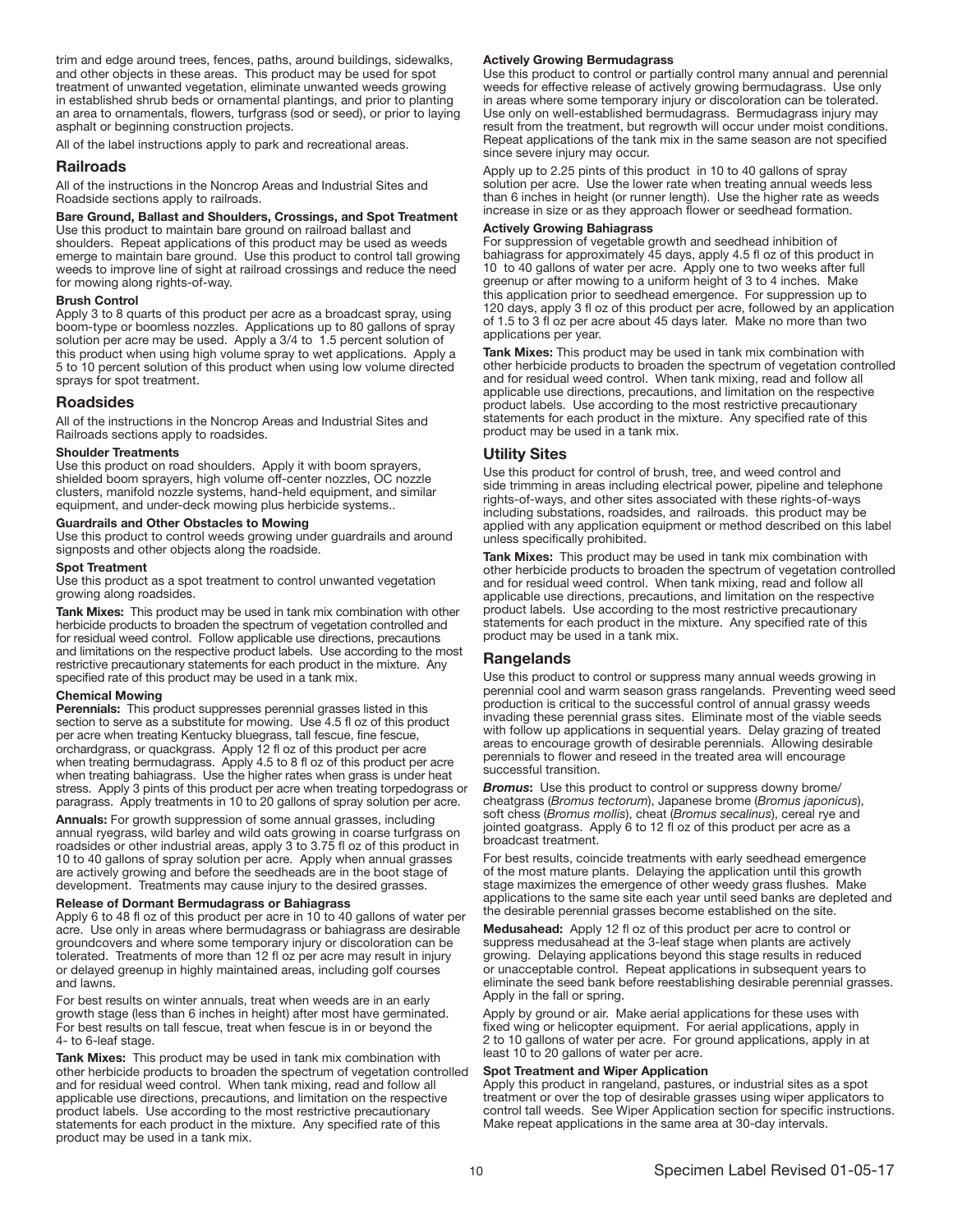The entire site or any portion of it may be treated when using 2.25 quarts or less of this product per acre for spot treatments or wiper applications. No more than 10 percent of the total site may be treated at any one time when using more than 2.25 quarts of this product per acre for spot treatments or wiper applications. To achieve maximum performance, remove domestic livestock before application and wait 7 days after application before grazing livestock or harvesting for feed.

# Pastures

Type of Pastures: Bahiagrass, bermudagrass, bluegrass, brome, fescue, orchardgrass, ryegrass, timothy, wheatgrass, alfalfa, clover

#### Spot Treatment and Wiper Application

This product may be applied as a spot treatment or as a wiper application. Make applications in the same area at 30-day intervals. See Wiper Application section for specific instructions.

#### Precautions and Restrictions:

- For spot treatment and wiper applications, the entire field or any portion of it may be treated when using a rate of 2.25 quarts or less per acre.
- Do not treat more than 10 percent of any acre at one time if applying more than 2.25 quarts per acre as a spot treatment or wiper application.
- To achieve maximum performance, remove domestic livestock before application and wait 14 days after application before grazing livestock or harvesting.

#### Preplant, Preemergence, and Pasture Renovation

Apply this product prior to planting or emergence of forage grasses and legumes. In addition, this product may be used to control perennial pasture species listed on this label prior to re-planting.

#### Precautions and Restrictions:

- If the application rates total 2.25 quarts or less per acre, there is no waiting period between treatment and feeding or livestock grazing is required.
- If the application rates total more than 2.25 quarts per acre, remove domestic livestock before application and wait eight weeks after application before grazing or harvesting.
- Crops listed for treatment in this label may be planted into the treated area at any time. Wait 30 days between application and planting for all other crops.

# Bamboo

Use this product on roadside rights-of way to control or suppress bamboo. Use the higher rate in the rate range for dense stands and larger plants. Mow or cut bamboo and allow it to resprout to have sufficient foliage in order for the spray solution to completely cover the foliage. Optimum control or suppression of bamboo is achieved when this product is applied between August and October (prior to frost). One application of this product plus a surfactant will not eradicate bamboo. Several mowings and applications are required to completely control bamboo.

Apply the specified rate plus a surfactant (1/4 to 1/2% v/v), such as a nonionic surfactant containing 80% active ingredient or more. Using this product without a surfactant results in reduced performance.

| <b>Application Method</b>                           | Rate                | <b>Spray Volume</b><br>(gal/acre) |
|-----------------------------------------------------|---------------------|-----------------------------------|
| ground broadcast                                    | $1.5 - 7.5$ qt/acre | $10 - 60$                         |
| handgun spray to wet                                | $0.75 - 2\%$        | spray to wet                      |
| handgun or backpack<br>low volume<br>directed spray | $4 - 10%$           | spray to cover                    |

#### Ī Restrictions:

• Do not apply more than a total of 8 quarts of this product per acre per year.

# Annual Weeds, Perennial Weeds, and Woody Brush and Trees

#### Annual Weeds

Apply 24 fl oz of this product per acre if weeds are less than 6 inches in height or runner length. Use 1.25 to 3 quarts of this product per acre if weeds are more than 6 inches in height or runner length or when weeds are growing under stressed conditions. Use a higher rate in the rate range for tough to control species regardless of the size of the weed at the time of application. Treat tough to control weeds when they are relatively small. Tank mix this product with only those products that are labeled for application at the target site. Refer to the label of the tank mix partner for use sites and application rates.

Apply a 0.4 percent solution of this product as a spray to wet application to weeds less than 6 inches in height or runner length. Use a 0.7 to 1.5 percent solution for annual weeds more than 6 inches tall or for smaller weeds growing under stressed conditions. Use the higher concentration for tough to control species or for weeds more than 24 inches tall. Apply prior to seedhead formation in grass or bud formation in broadleaf weeds.

Use a 4 to 7 percent solution of this product for low volume directed spray applications. Spray coverage should be uniform with at least 50 percent of the foliage contacted. For best results, cover the top onehalf of the plant. To ensure adequate spray coverage, spray both sides of large or tall weeds when foliage is thick and dense or where there are multiple sprouts.

**Common Name**<br>
anoda, spurred<br>
Anoda cristata anoda, spurred<br>balsamapple<sup>1</sup> balsamapple1 *Momordica charantia* barley *Hordeum vulgare* bassia, fivehook *Bassia hyssopifolia* bittercress *Cardamine* spp. bluegrass, annual *Poa annua* bluegrass, bulbous *Poa bulbosa* brome, downy/cheatgrass<br>brome, Japanese brome, Japanese *Bromus japonicus* buttercup *Ranunculus spp.* Carolina foxtail *Alopecurus carolinianus* Carolina geranium *Geranium carolinianum* chamomile, mayweed<br>cheat cheat *Bromus secalinus* chervil *Anthriscus cerefolium* cocklebur, common *Xanthium strumarium* coreopsis, plains<br>corn, volunteer<br>crabgrass crabgrass *Digitaria* spp. dwarfdandelion, Virginia *Krigia virginica* eastern mannagrass **Glyceria spp.**<br>
eclipta *Eclipta prostrata*<br>
falsedandelion *Pyrrhopappus ca* falsedandelion *Pyrrhopappus carolinianus* falseflax, smallseed *Camelina microcarpa* fiddleneck *Amsinckia* spp. field pennycress *Thlaspi arvense* fleabane, annual<br>fleabane, hairy fleabane, rough *Erigeron strigosus* Florida pusley *Richardia scabra* Forida pusley<br>
Forida pusley<br>
foxtail *Setaria* spp.<br>
goatgrass, jointed *Aegilops cylindrica*<br>
goosegrass *Eleusine indica* groundsel, common<br>henbit henbit *Lamium amplexicaule* horseweed/marestail *Conyza canadensis* itchgrass *Rottboellia cochinchinensis* johnsongrass *Sorghum halepense* junglerice *Echinochloa colona* knotweed *Polygonum* spp. kochia2 *Kochia scoparia* lambsquarters, common *Chenopodium album* mallow, little *Malva parviflora* morningglory<br> **IPOMOGLET IPOMOGLET IN CHORISPORA TENELLA**<br>
Sisymbrium altissii mustard, tumble *Sisymbrium altissimum* mustard, wild *Sinapis arvensis* oats, wild *Avena fatua* panicum, fall *Panicum dichotomiflorum* pigweed, smooth<br>prickly lettuce puncturevine *Tribulus terrestris* purslane, common<br>ragweed, common ragweed, giant<br>rocket, London Russian-thistle<br>rye, cereal ryegrass, Italian<sup>3</sup><br>sandbur, field sandbur, field *Cenchrus spinifex* sesbania, hemp *Sesbania herbacea* shattercane *Sorghum bicolor* shepherd's-purse *Capsella bursa-pastoris* signalgrass, broadleaf<br>smartweed, Pennsylvania smartweed, Pennsylvania *Polygonum pensylvanicum* sowthistle, annual *Sonchus oleraceus* Spanishneedles<sup>3</sup> *Bidens bipinnata* speedwell, corn *Veronica arvensis* speedwell, purslane *Veronica peregri*nal *Veronica peregrinal*<br> *Leptochloa* spp. spurge, annual **Chamaesyce** spp.

barnyardgrass *Echinochloa crus-galli* Ricinus communis<br>Anthemis cotula Cerastium vulgatum<br>Xanthium strumarium Coreopsis tinctoria<br>Zea mays<br>Digitaria spp. fleabane, hairy *Conyza bonariensis* goosegrass *Eleusine indica* medusahead *Taeniatherum caput-medusae* pigweed, redroot *Amaranthus retroflexus* prickly lettuce *Lactuca serriola* Ambrosia artemisiifolia<br>Ambrosia trifida Sisymbrium irio<br>Salsola tragus Secale cereale<br>Lolium perenne Senna obtusifolia<br>Urochloa platyphylla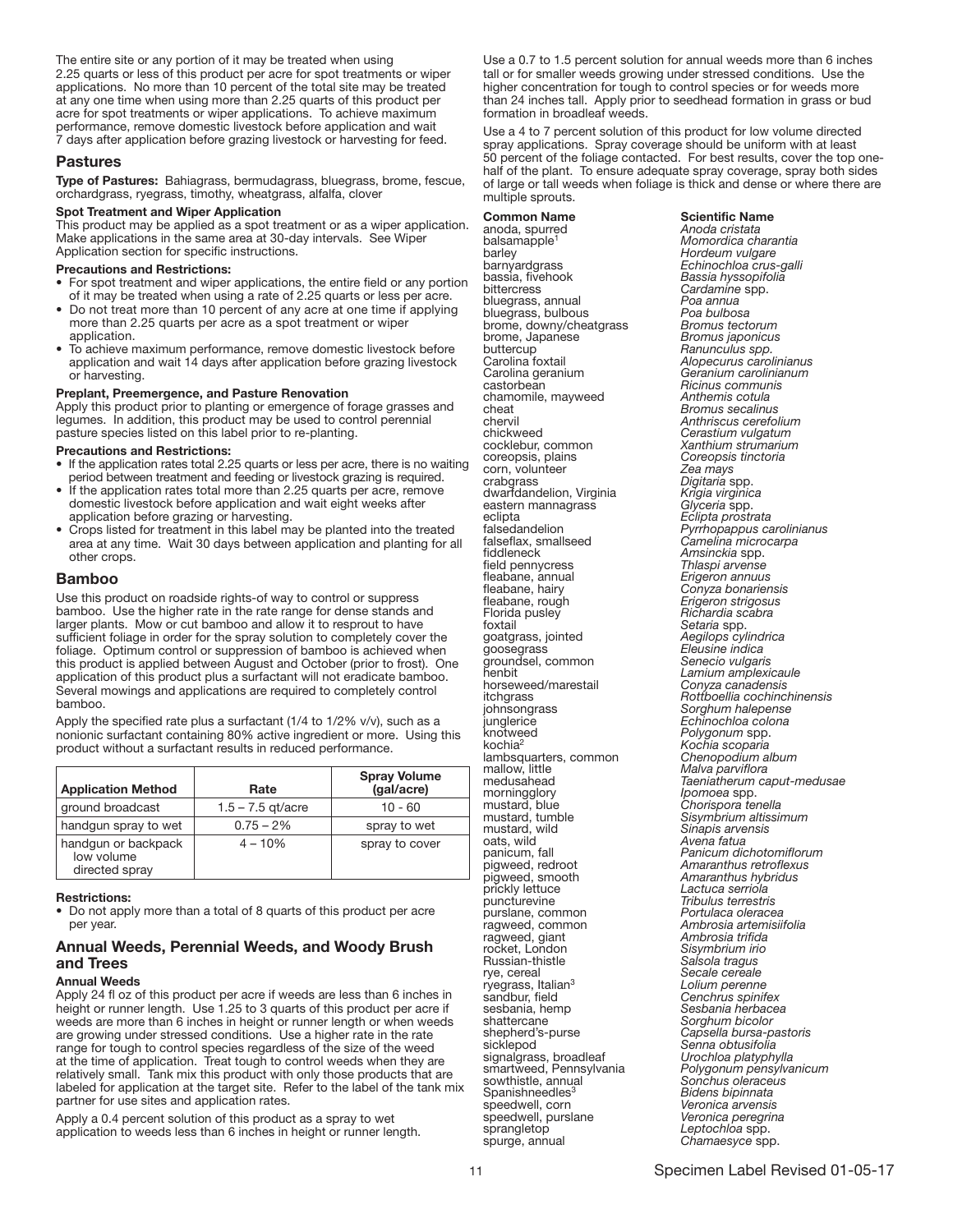**Common Name (Cont.)** Scientific Name<br>spurge, prostrate Chamaesyce hun spurge, prostrate *Chamaesyce humistrata* spurge, spotted *Chamaesyce maculata* spurry, umbrella *Holosteum umbellatum* sunflower, common *Helianthus annuus* tansymustard, pinnate *Descurainia pinnata* teaweed/sida, prickly<br>Texas panicum<br>velvetleaf Texas panicum *Panicum* spp. velvetleaf *Abutilon theophrasti* Virginia pepperweed *Lepidium virginicum* wheat *Triticum aestivum* witchgrass *Panicum capillare* woolly cupgrass *Eriochloa villosa*

stinkgrass *Eragrostis cilianensis* Barbarea vulgaris

<sup>1</sup>Apply with hand-held equipment only. <sup>2</sup>Do not treat kochia in the button stage. <sup>3</sup>Apply 3 pints of product per acre.

#### Perennial Weeds

Best results are obtained when perennial weeds are treated after they reach the reproductive stage of growth (seedhead initiation in grasses and bud formation in broadleaves). Best results are obtained when nonflowering plants are treated when they reach a mature stage of growth. In many situations, applications are required prior to these growth stages. Under these conditions, use a higher rate in the rate range.

When using spray to wet treatments with hand-held equipment, ensure thorough coverage of the plant. For best results, use a 1.5 percent solution on harder to control perennials including bermudagrass, dock, field bindweed, hemp dogbane, milkweed and Canada thistle.

Use a 4 to 7 percent solution of this product in low volume directed spray applications. Spray coverage should be uniform with at least 50 percent of the foliage contacted. For best results, cover the top onehalf of the plant. To ensure adequate spray coverage, spray both sides of large or tall weeds when foliage is thick and dense or where there are multiple sprouts.

Allow 7 days or more after application before tillage.

**Common Name**<br>
alfalfa<br>
Medicago sativa anise<br>
aligatorweed<br> **Alternanthera philox**<br> *Foeniculum vulgare*<br> *Foeniculum vulgare*<br> *Foeniculum vulgare*<br> *Helianthus tuberosu* artichoke, Jerusalem *Helianthus tuberosus* beachgrass, European<br>bentgrass bentgrass *Agrostis* spp. bermudagrass *Cynodon dactylon* bluegrass, Kentucky *Poa pratensis* blueweed, Texas *Helianthus ciliaris* blueweed, Texas<br>
brackenfern **Pteridium aquilinum**<br>
brome. smooth *Pteridium aquilinum*<br> *Promus inermis* brome, smooth *Bromus inermis* bursage, woollyleaf<br>canarygrass, reed canarygrass, reed<br>
canarygrass, reed<br> *Phalaris arundinacea*<br> *Phalaris arundinacea*<br> *Cattail* cattail *Typha* spp. clover, red *Trifolium pratense* clover, white *Trifolium repens* cogongrass *Imperata clylindrica* cordgrass *Spartina spp.* cutgrass, giant<sup>1</sup> *Zizaniopsis miliacea* dallisgrass *Paspalum dilatatum* dallisgrass *Paspalum dilatatum*<br>dandelion *Taraxacum officinale*<br>dock, curly *Rumex crispus* Festuca **Festucal Contract Contract Contract Contract Contract Contract Contract Contract Contract Contract Contract Contract Contract Contract Contract Contract Contract Contract Contract Contract Contract Contract Contra** German ivy *Senecio mikanioides* guineagrass *Urochloa maxima* horsenettle *Solanum carolinense* horseradish *Armoracia rusticana* johnsongrass *Sorghum halepense* knapweed, Russian *Acroptilon repen*<br>Iantana, largeleaf *Lantana camara* lantana, largeleaf *Lantana camara*  $lespedeza, common$ loosestrife, purple *Lythrum salicaria* lotus, American *Nelumbo lutea* maidencane *Panicum hemitomon*<br>milkweed *Asclepias* spp. muhly, wirestem **Assume** *Muhlenbergia frondosa*<br> **Assume** *Verbascum thapsus* mullein, common *Verbascum thapsus* nutsedge, purple *Cyperus rotundus* nutsedge, yellow *Cyperus esculentus* orchardgrass *Dactylis glomerata*

alfalfa *Medicago sativa* alligatorweed1 *Alternanthera philoxeroides* Paspalum notatum<br>Ammophila arenaria bindweed, field *Convolvulus arvensis* dock, curly *Rumex crispus* dogbane, hemp *Apocynum cannabinum* iceplant, crystalline *Mesembryanthemum crystallinum* Pennisetum clandestinum<br>Acroptilon repens Lespedeza cuneata<br>Lythrum salicaria napiergrass *Pennisetum purpureum* nightshade, silverleaf *Solanum elaeagnifolium*

**Common Name**<br>
pampasgrass<br>
Cortaderia selloa pampasgrass *Cortaderia selloana* paragrass *Urochloa mutica* poison-hemlock *Conium maculatum*<br>2 *Phymus repens Phymus repens* quackgrass *Elymus repens* redvine *Brunnichia ovata* ryegrass, perennial<br>smartweed, swamp sowthistle, perennial<br>spatterdock starthistle, yellow *Centaurea solstitialis* sweet potato, wild1 *Ipomoea pandurata* Final *Cherry potato*, whistle, artichoke<br>thistle, Canada<br>timothy timothy *Phleum pratense* torpedograss1 *Panicum repens* trumpetcreeper *Campsis radicans* tules, common *Scirpus acutus* velvetgrass *Holcus* spp. water fern3 *Salvinia spp* waterhyacinth *Eichornia crassipes* waterlettuce *Pistia stratiotes* wheatgrass, western **Pascopyrum** smithii <sup>1</sup> Partial control.

Arundo donax Lolium perenne<br>Polygonum amphibium<br>Sonchus arvensis spatterdock *Nuphar lutea* thistle, artichoke *Cynara cardunculus* Paspalum urvillei<br>*Holcus spp.* 

<sup>2</sup> Partial control in southeastern states.

<sup>3</sup> Not for use in California

#### Woody Brush and Trees

Apply this product after full leaf expansion unless otherwise directed. Use the higher rate for larger plants and/or dense areas of growth. On vines, use the higher rate for plants that have reached the woody stage of growth. Best results are obtained when application is made in late summer or fall after fruit formation.

In arid areas, best results are obtained when applications are made in the spring or early summer when brush species are at high moisture content and are flowering.

Ensure thorough coverage when using hand-held equipment.

See Low Volume Directed Spray Application section of label. Spray coverage should be uniform with at least 50 percent of the foliage contacted. For best results, cover the top half to 2/3 of the plant foliage. Spray both sides of large or tall woody brush and trees to ensure adequate spray coverage when foliage is thick and dense or where there are multiple sprouts. Symptoms may not appear prior to frost or senescence with fall treatments.

Allow seven days or more after application before tillage, mowing or removal. Repeat treatments may be necessary to control plants regenerating from underground parts or seed. Some autumn colors on undesirable deciduous species are acceptable provided no major leaf drop has occurred. Reduced performance may result if fall treatments are made following a frost.

Note: If brush has been mowed or tilled, or trees have been cut, do not treat until regrowth has reached the specified stage of growth.

This product will control, partially control, or suppress the following woody brush and trees.

**Common Name**<br>alder **Scientific Name**<br>Alnus spp. ash<sup>1</sup><br>1999 aspen, quaking *Populus tremuloides*<br>1991 bearclover, bearmat *Populus tremuloides* beach *Fagus* spp. birch *Betula* spp. bittercherry *Prunus emarginata* blackberry *Rubus* spp. blackgum *Nyssa sylvatica* blue gum, Tasmanian<br>brackenfern brackenfern *Pteridium aquilinum* broom, French *Genista monspessulana* broom, Scotch *Cytisus scoparius* buckwheat, California<sup>1</sup>*Eriogonum fasciculatum* cascara1 *Frangula purshiana* catclaw-vine1 *Macfadyena unguis-cati* chamise *Ceanotoma fasciculatum*<br>
Chamise *Ceanotoma Frunus* spp.<br> *Chamise <i>Frunus Serotina* cherry, pin *Prunus pensylvanica* copperleaf, hophornbeam *Acalypha ostryifolia* coyotebrush *Baccharis pilularis* deer vetch *Lotus unifoliolatus* dewberry, southern *Rubus trivialis* dogwood *Cornus* spp.

Ceanothus prostratus<br>Fagus spp.<br>Betula spp. *Prunus spp.<br>Prunus serotina<br>Prunus pensylvanica*